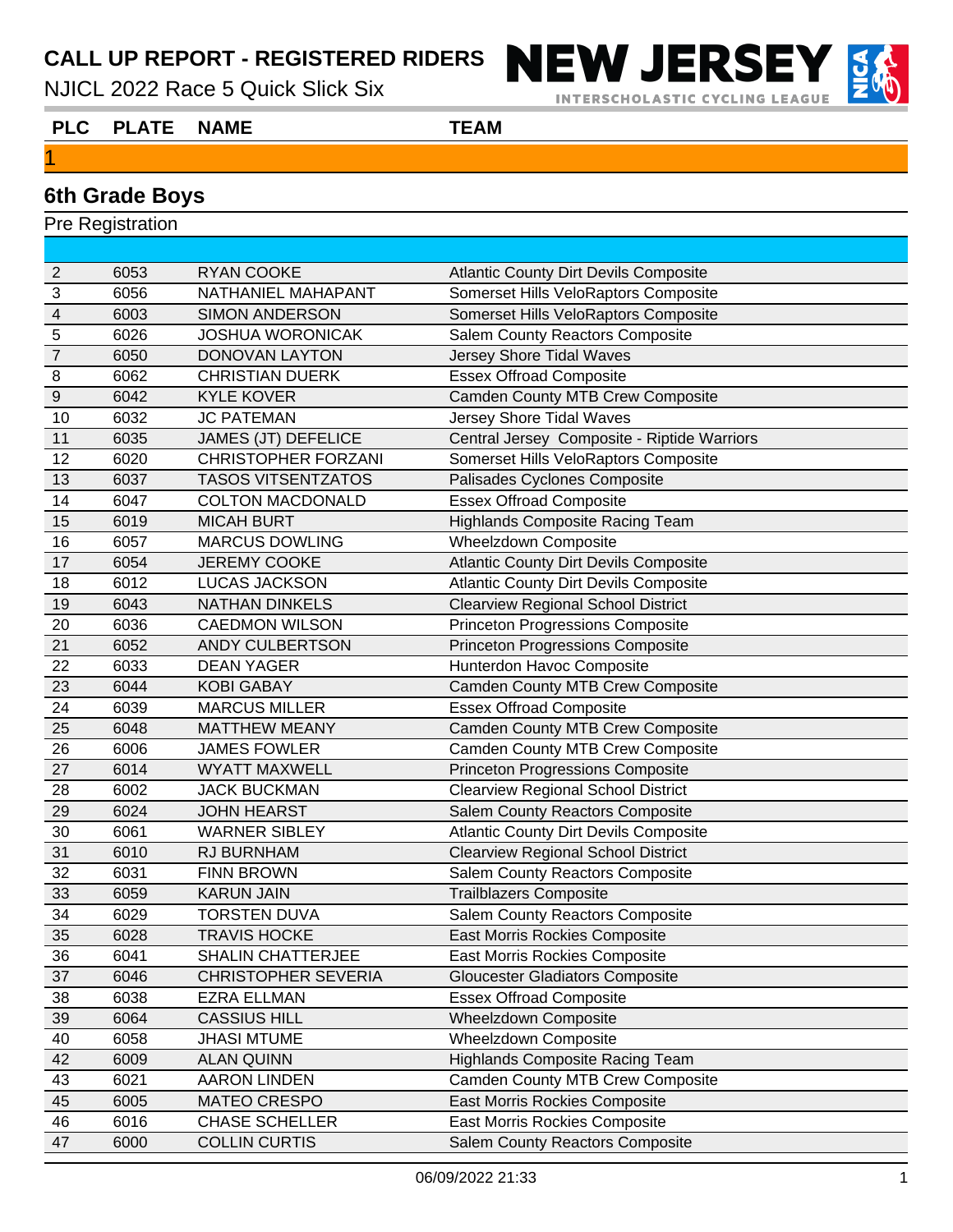NJICL 2022 Race 5 Quick Slick Six

**NEW JERSEY** INTERSCHOLASTIC CYCLING LEAGUE



| <b>PLC</b> | <b>PLATE</b> | <b>NAME</b>                  | <b>TEAM</b>                             |
|------------|--------------|------------------------------|-----------------------------------------|
| 48         | 6013         | <b>BRANDON MATUTE</b>        | <b>Essex Offroad Composite</b>          |
| 49         | 6007         | <b>LOGAN CUNNINGHAM</b>      | <b>Camden County MTB Crew Composite</b> |
| 50         | 6025         | NICHOLAS PERNO               | <b>Camden County MTB Crew Composite</b> |
| 51         | 6051         | <b>MAX DAVIES</b>            | East Morris Rockies Composite           |
| 52         | 6023         | <b>GRANT STOLTZFUS-DUECK</b> | <b>Princeton Progressions Composite</b> |
| 53         | 6063         | <b>JOSIAH SCHWEITZER</b>     | <b>Camden County MTB Crew Composite</b> |
| 54         | 6027         | <b>ALEX TELSEY</b>           | <b>Salem County Reactors Composite</b>  |
| ##         | 6004         | <b>HAIDEN HUDSON</b>         | West Morris Chainbreakers Composite     |
| ##         | 6060         | <b>MATTHEW JABLONSKI</b>     | <b>East Morris Rockies Composite</b>    |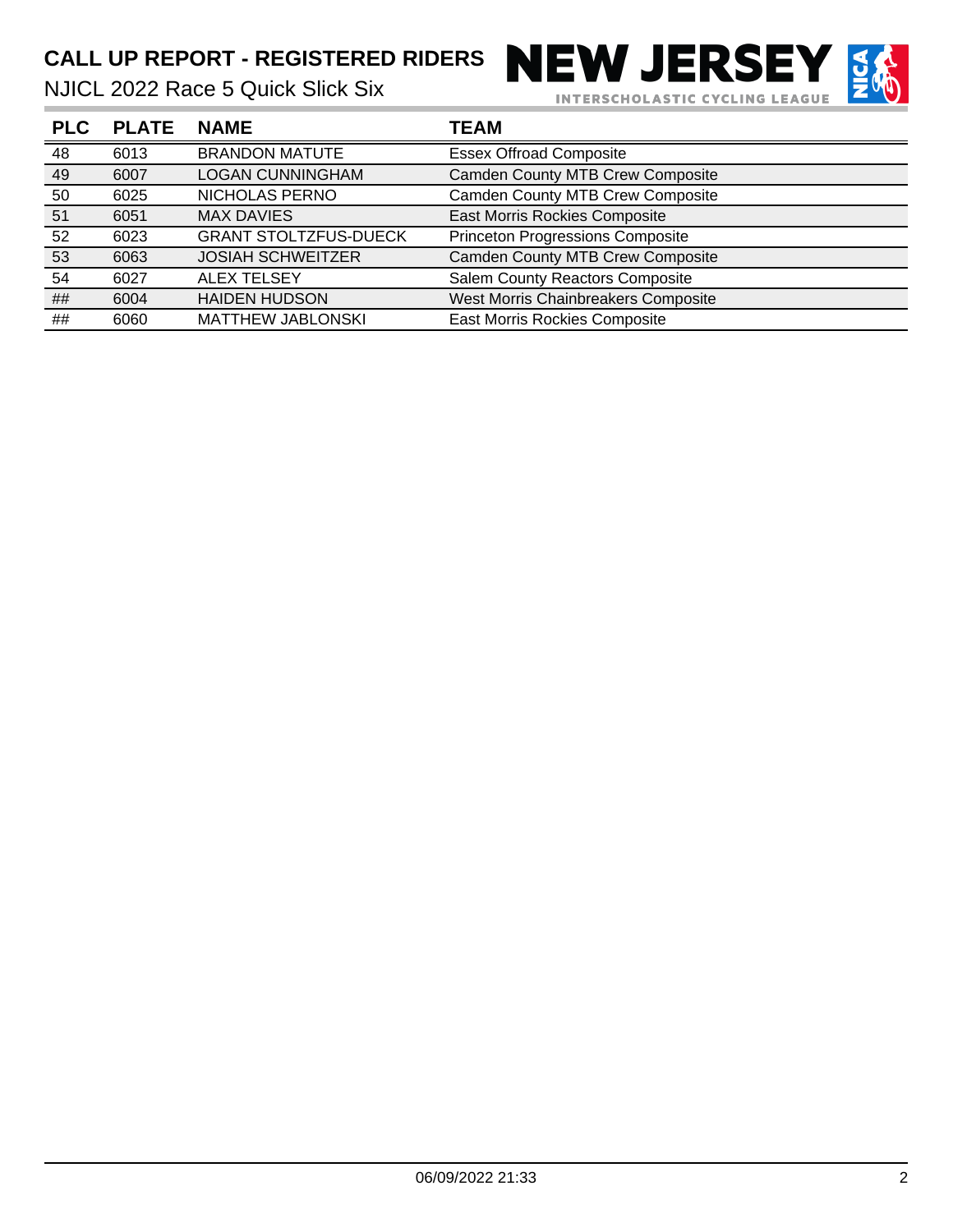# CALL UP REPORT - REGISTERED RIDERS NEW JERSEY

NJICL 2022 Race 5 Quick Slick Six

INTERSCHOLASTIC CYCLING LEAGUE



## **PLC PLATE NAME TEAM**

#### **7th Grade Boys**

| Pre Registration        |      |                             |                                                    |  |
|-------------------------|------|-----------------------------|----------------------------------------------------|--|
|                         |      |                             |                                                    |  |
| $\overline{1}$          | 5091 | <b>MATT KEEGAN</b>          | Palisades Cyclones Composite                       |  |
| $\overline{3}$          | 5018 | <b>ADAM DALTON</b>          | <b>Revolutions Composite</b>                       |  |
| $\overline{\mathbf{4}}$ | 5031 | <b>MICAH BLUM</b>           | Central Jersey Composite - Riptide Warriors        |  |
| $\overline{5}$          | 5060 | TIMOTHY GERARD-SAROUL       | <b>Trailblazers Composite</b>                      |  |
| 6                       | 5042 | <b>AARON FLYNN</b>          | <b>Salem County Reactors Composite</b>             |  |
| $\overline{7}$          | 5066 | <b>DAVID WANDS</b>          | <b>Cumberland County Composite</b>                 |  |
| $\,8\,$                 | 5005 | <b>GABRIEL SENGER</b>       | <b>Essex Offroad Composite</b>                     |  |
| $\overline{9}$          | 5041 | <b>MASON COBB</b>           | Salem County Reactors Composite                    |  |
| 10                      | 5024 | <b>JAMES BURGHOFFER</b>     | <b>Highlands Composite Racing Team</b>             |  |
| 11                      | 5059 | <b>MIKE RAY</b>             | <b>Highlands Composite Racing Team</b>             |  |
| 12                      | 5051 | <b>IAN MULLER</b>           | Jersey Shore Tidal Waves                           |  |
| 13                      | 5089 | <b>LUCAS MARRAZZNO</b>      | <b>Highlands Composite Racing Team</b>             |  |
| 15                      | 5010 | <b>RHYS BLACKMAN</b>        | <b>Gloucester Gladiators Composite</b>             |  |
| 16                      | 5062 | <b>JUSTIN DOUCETTE</b>      | Somerset Hills VeloRaptors Composite               |  |
| 17                      | 5087 | <b>EVAN STABBERT</b>        | <b>West Morris Chainbreakers Composite</b>         |  |
| 18                      | 5049 | <b>MILES ALDERMAN</b>       | Hunterdon Havoc Composite                          |  |
| ##                      | 5092 | <b>LUCAS NIKOLOV</b>        | Palisades Cyclones Composite                       |  |
| 19                      | 5033 | <b>GAVIN GIMBLETTE</b>      | Westfield Blue Devils Composite Mountain Bike Team |  |
| 20                      | 5079 | <b>KAHNE KERSHAW</b>        | <b>Salem County Reactors Composite</b>             |  |
| 21                      | 5056 | <b>ALEX CULBERTSON</b>      | <b>Princeton Progressions Composite</b>            |  |
| 22                      | 5063 | <b>COOPER WALSH</b>         | <b>Gloucester Gladiators Composite</b>             |  |
| 23                      | 5011 | NICHOLAS SIMONETTI          | Hunterdon Havoc Composite                          |  |
| 24                      | 5086 | <b>LUKE SLOTA</b>           | Hunterdon Havoc Composite                          |  |
| 25                      | 5048 | <b>JONAH BECK</b>           | <b>Essex Offroad Composite</b>                     |  |
| 33                      | 5036 | <b>JUSTIN MELDRUM</b>       | Salem County Reactors Composite                    |  |
| 34                      | 5038 | <b>CHRISTIAN VAN TONDER</b> | Salem County Reactors Composite                    |  |
| 37                      | 5054 | <b>JOSH DENNIS</b>          | <b>Camden County MTB Crew Composite</b>            |  |
| 40                      | 5014 | ROBERT CONTRERA             | Jersey Shore Tidal Waves                           |  |
| 46                      | 5025 | <b>SIMON CANALES</b>        | <b>Highlands Composite Racing Team</b>             |  |
| ##                      | 5058 | <b>JAMES CUTLER</b>         | <b>Highlands Composite Racing Team</b>             |  |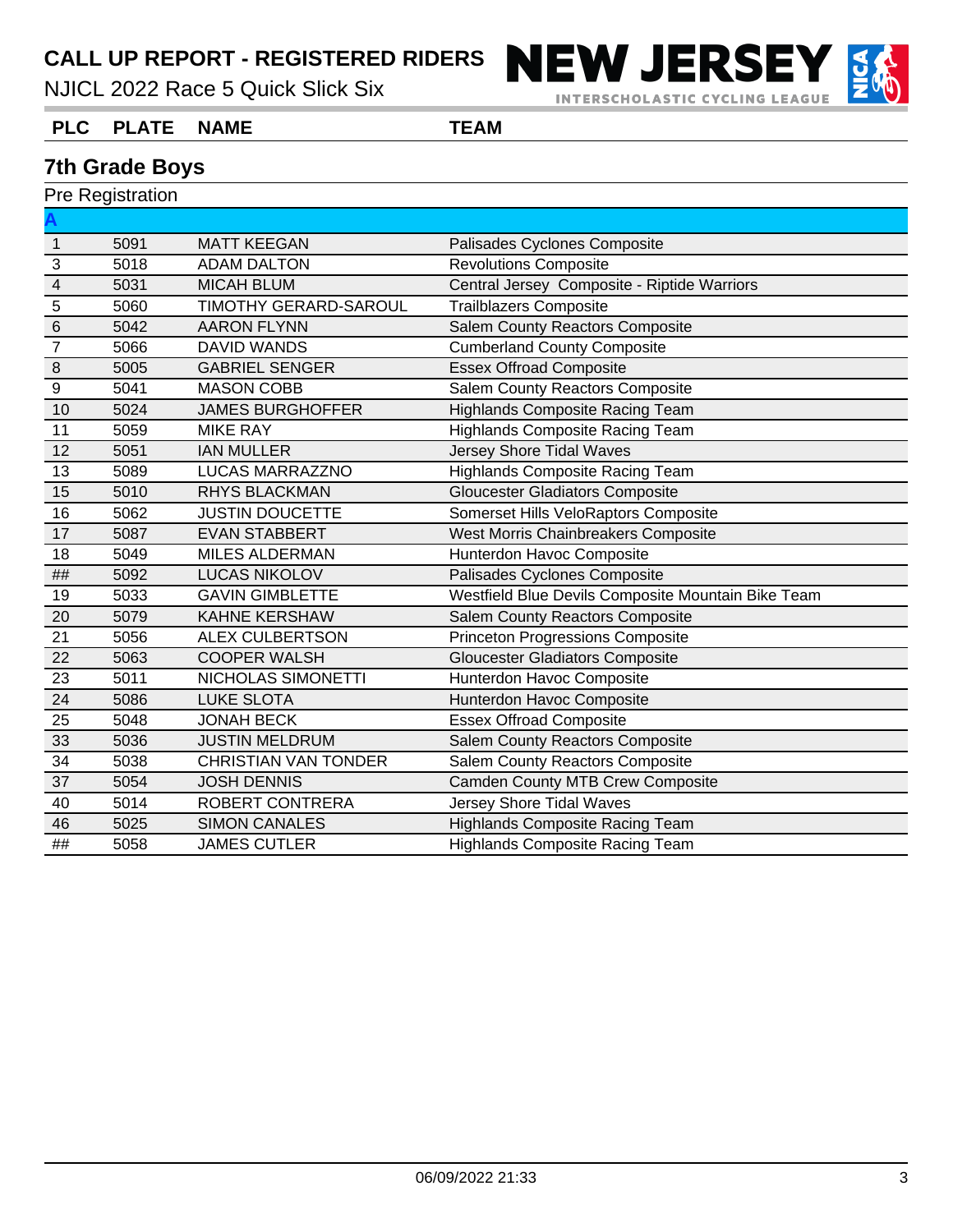NJICL 2022 Race 5 Quick Slick Six

**INTERSCHOLASTIC CYCLING LEAGUE** 



| <b>PLC</b> | <b>PLATE</b> | <b>NAME</b>              | <b>TEAM</b>                                        |
|------------|--------------|--------------------------|----------------------------------------------------|
| Β          |              |                          |                                                    |
| 26         | 5076         | <b>NIKOS DAVLOUROS</b>   | Westfield Blue Devils Composite Mountain Bike Team |
| 27         | 5028         | <b>TYLER BILANIN</b>     | <b>Trailblazers Composite</b>                      |
| 28         | 5016         | <b>COLE PANKOWSKI</b>    | <b>Revolutions Composite</b>                       |
| 29         | 5069         | <b>DAVID BLUE</b>        | <b>Camden County MTB Crew Composite</b>            |
| 30         | 5093         | <b>KYLE PUZIO</b>        | <b>Highlands Composite Racing Team</b>             |
| 31         | 5004         | <b>RYAN COON</b>         | <b>Essex Offroad Composite</b>                     |
| 32         | 5035         | <b>SAMUEL STEWART</b>    | Westfield Blue Devils Composite Mountain Bike Team |
| 35         | 5001         | <b>COOPER MANNING</b>    | <b>Essex Offroad Composite</b>                     |
| 35         | 5009         | <b>OLIVER FRIEDMAN</b>   | <b>Essex Offroad Composite</b>                     |
| 38         | 5052         | PETER VITSENTZATOS       | Palisades Cyclones Composite                       |
| 39         | 5046         | <b>CONNOR KOCHIS</b>     | Somerset Hills VeloRaptors Composite               |
| 41         | 5012         | <b>QUINN GEIGER</b>      | Hunterdon Havoc Composite                          |
| 41         | 5019         | <b>OLIVER GATES</b>      | Warren-Sussex Composite                            |
| 43         | 5017         | <b>DEVON BALLO</b>       | <b>Revolutions Composite</b>                       |
| 44         | 5057         | <b>ZACH VAN DILLEN</b>   | <b>Princeton Progressions Composite</b>            |
| 44         | 5077         | <b>JACKSON LABAU</b>     | Westfield Blue Devils Composite Mountain Bike Team |
| 47         | 5040         | PACEY HUTTON             | <b>Salem County Reactors Composite</b>             |
| 48         | 5044         | <b>DANIEL MEYER</b>      | Somerset Hills VeloRaptors Composite               |
| 49         | 5039         | <b>JACOB DEHART</b>      | <b>Salem County Reactors Composite</b>             |
| 50         | 5045         | PETER DEGRANDPRE         | Somerset Hills VeloRaptors Composite               |
| 51         | 5021         | <b>WALTER SANDELL</b>    | <b>Camden County MTB Crew Composite</b>            |
| 52         | 5084         | <b>JAKE SHEA</b>         | <b>Essex Offroad Composite</b>                     |
| 53         | 5037         | <b>JUSTIN DEUBERT</b>    | <b>Salem County Reactors Composite</b>             |
| 54         | 5015         | <b>FINN BROWN</b>        | Jersey Shore Tidal Waves                           |
| 55         | 5050         | <b>MILES WRISTEN</b>     | <b>Jersey Shore Tidal Waves</b>                    |
| 56         | 5000         | <b>GEORGE SHEKILADZE</b> | <b>Essex Offroad Composite</b>                     |
| 57         | 5088         | <b>COLE GRAIVER</b>      | <b>Princeton Progressions Composite</b>            |
| 58         | 5022         | <b>JACKSON RUF</b>       | <b>Princeton Progressions Composite</b>            |
| 59         | 5003         | <b>GABRIEL HOWARD</b>    | <b>Essex Offroad Composite</b>                     |
| 60         | 5002         | NICHOLAS FRADETTE        | <b>Essex Offroad Composite</b>                     |
| $\# \#$    | 5074         | <b>MARTIN MACHACZ</b>    | <b>Trailblazers Composite</b>                      |
| ##         | 5075         | <b>CLAES MACHACZ</b>     | <b>Trailblazers Composite</b>                      |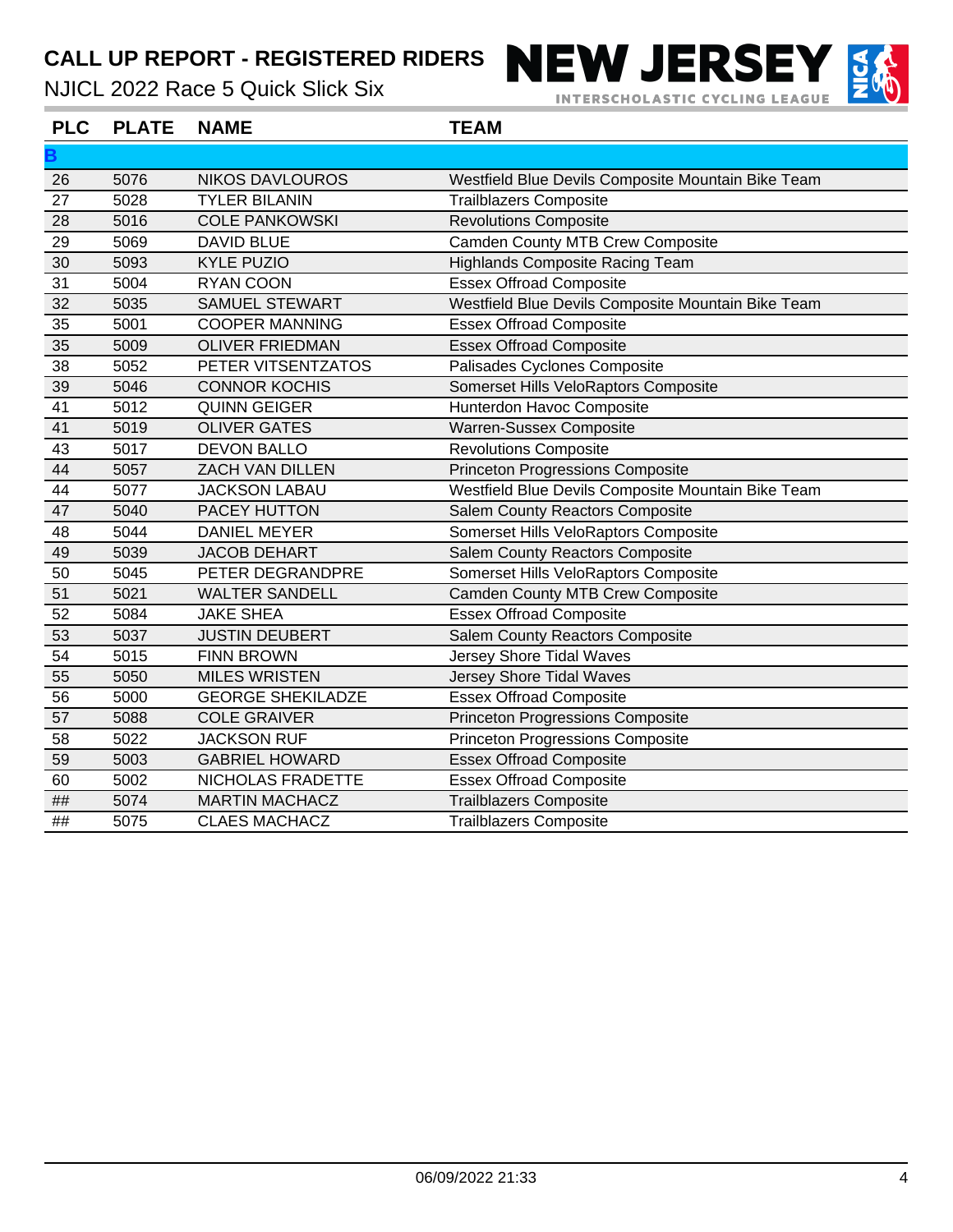NJICL 2022 Race 5 Quick Slick Six

**NEW JERSEY INTERSCHOLASTIC CYCLING LEAGUE** 

**PLC PLATE NAME TEAM**

### **6th Grade Girls**

| <b>Pre Registration</b> |     |                          |                                        |  |  |
|-------------------------|-----|--------------------------|----------------------------------------|--|--|
|                         |     |                          |                                        |  |  |
| 2                       | 609 | <b>LILA KOVACSOFSKY</b>  | Hunterdon Havoc Composite              |  |  |
| 3                       | 600 | <b>LARA PROUDLOVE</b>    | East Morris Rockies Composite          |  |  |
| $\overline{4}$          | 607 | <b>EVIE JOHNSON</b>      | Hunterdon Havoc Composite              |  |  |
| 5                       | 608 | <b>ELLA RAY</b>          | <b>Highlands Composite Racing Team</b> |  |  |
| 6                       | 603 | <b>SYDNEY HANKES</b>     | East Morris Rockies Composite          |  |  |
|                         | 604 | <b>ABIGAIL CHIRIBOGA</b> | <b>Essex Offroad Composite</b>         |  |  |
| 8                       | 606 | <b>TONI POLITANO</b>     | <b>Highlands Composite Racing Team</b> |  |  |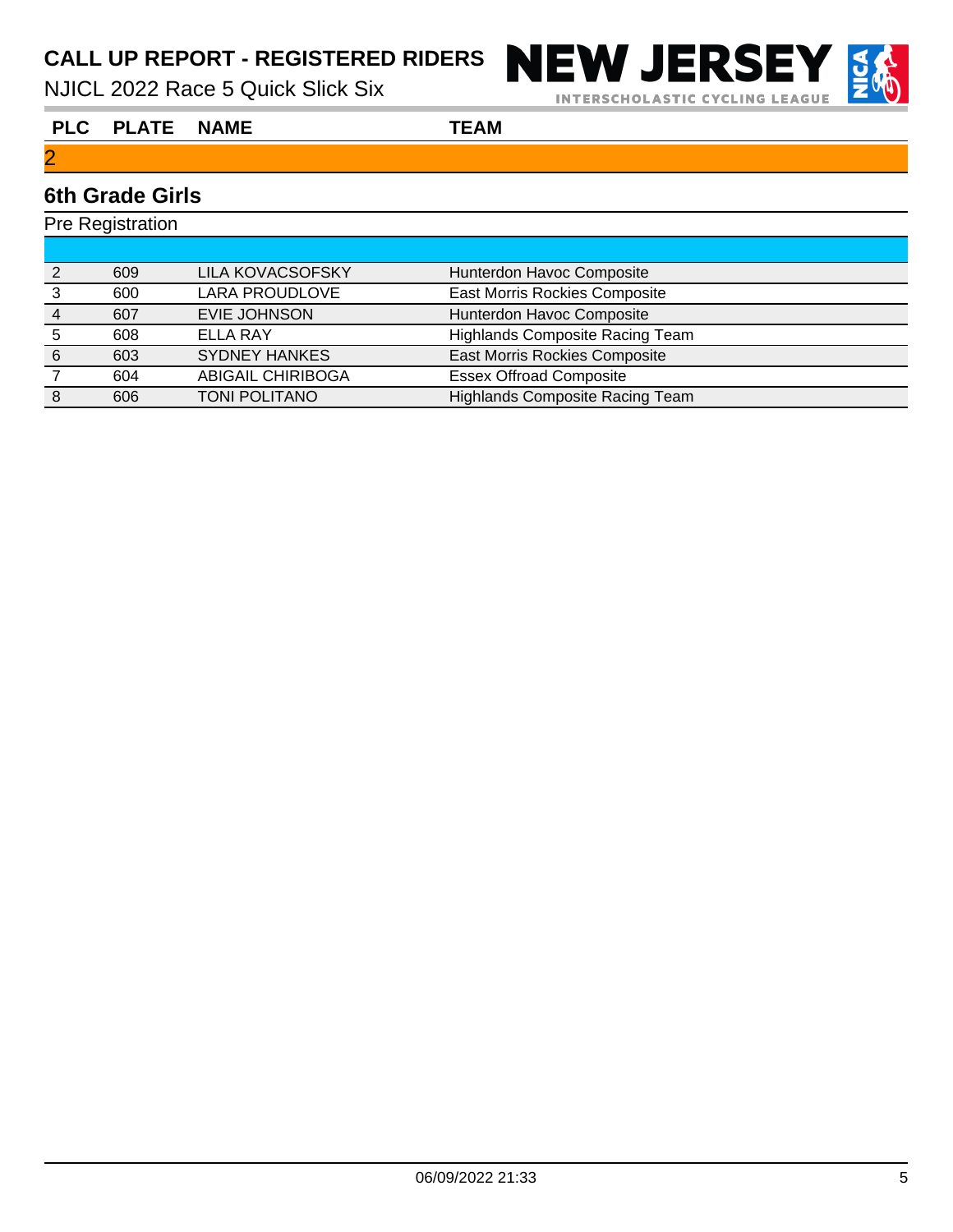CALL UP REPORT - REGISTERED RIDERS **NEW JERSEY** INTERSCHOLASTIC CYCLING LEAGUE



#### **PLC PLATE NAME TEAM**

### **7th Grade Girls**

|                | 506 | <b>DAISY PINTO</b>       | <b>Camden County MTB Crew Composite</b>      |
|----------------|-----|--------------------------|----------------------------------------------|
| $\overline{2}$ | 511 | <b>FIONA DOUGHERTY</b>   | Somerset Hills VeloRaptors Composite         |
| 3              | 515 | <b>SKYE COOPER</b>       | East Morris Rockies Composite                |
| 4              | 512 | NIC DALESANDRO           | Somerset Hills VeloRaptors Composite         |
| 5              | 508 | PHOEBE KRUKIS            | <b>Highlands Composite Racing Team</b>       |
| $6\phantom{1}$ | 505 | <b>LAYLA MESSICK</b>     | <b>Camden County MTB Crew Composite</b>      |
| 7              | 500 | ELIZABETH SULAKVELIDZE   | <b>Essex Offroad Composite</b>               |
| 8              | 504 | <b>HOLLIS TRACY</b>      | Camden County MTB Crew Composite             |
| 9              | 503 | <b>LILY HAINES</b>       | <b>Warren-Sussex Composite</b>               |
| 10             | 509 | <b>LILY CULLING</b>      | <b>Clearview Regional School District</b>    |
| 10             | 513 | <b>ZOE MAYOSKY</b>       | Palisades Cyclones Composite                 |
| 12             | 521 | <b>CADENCE PALEN</b>     | <b>Revolutions Composite</b>                 |
| 13             | 518 | RACHEL REED              | <b>Salem County Reactors Composite</b>       |
| 14             | 520 | <b>CHLOE DAVIS</b>       | <b>Atlantic County Dirt Devils Composite</b> |
| 15             | 507 | NITYA VIVEK              | <b>Princeton Progressions Composite</b>      |
| 16             | 519 | <b>MADELINE MORRISON</b> | Somerset Hills VeloRaptors Composite         |
| 17             | 517 | <b>FIONA MCVEIGH</b>     | <b>Salem County Reactors Composite</b>       |
| 18             | 516 | <b>EMMA ADAMS</b>        | <b>Salem County Reactors Composite</b>       |
| 19             | 502 | <b>MILA CERAMI</b>       | <b>Jersey Shore Tidal Waves</b>              |
| 20             | 514 | <b>SAMANTHA GAYNOR</b>   | <b>Revolutions Composite</b>                 |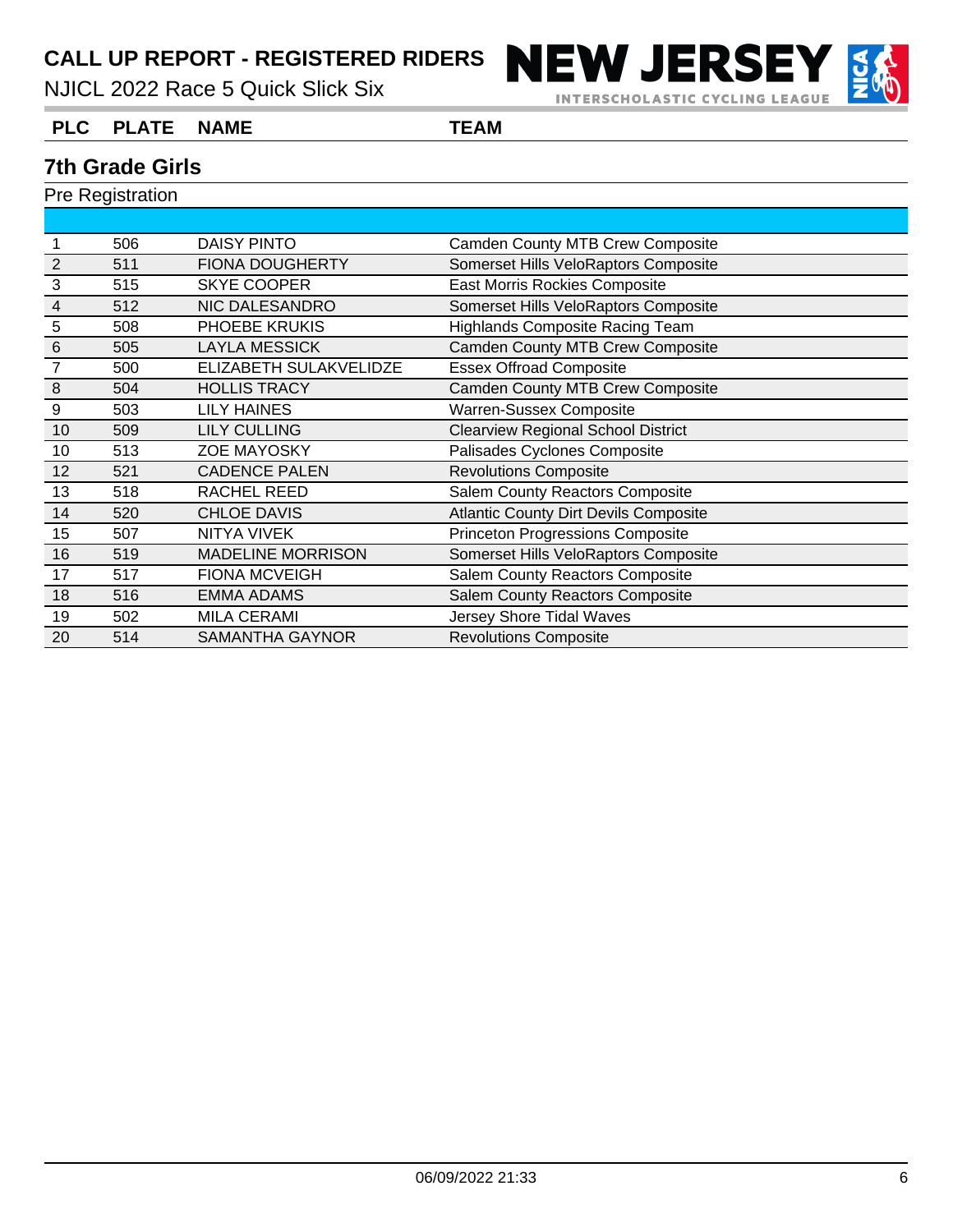CALL UP REPORT - REGISTERED RIDERS **NEW JERSEY** INTERSCHOLASTIC CYCLING LEAGUE



#### **PLC PLATE NAME TEAM**

#### **8th Grade Girls**

|                | 417 | <b>JOSIE MYERS</b>       | East Morris Rockies Composite                      |
|----------------|-----|--------------------------|----------------------------------------------------|
| $\overline{2}$ | 418 | <b>CADENCE TANIS</b>     | <b>Highlands Composite Racing Team</b>             |
| 3              | 413 | <b>LUBOW FERENCEVYCH</b> | Westfield Blue Devils Composite Mountain Bike Team |
| $\overline{4}$ | 408 | PHOEBE MYERS             | <b>East Morris Rockies Composite</b>               |
| 5              | 407 | CELIA KEARNS             | West Morris Chainbreakers Composite                |
| 6              | 400 | <b>GAIA ARNEJO</b>       | <b>Essex Offroad Composite</b>                     |
| 7              | 411 | <b>SOFIA MASON</b>       | Highlands Composite Racing Team                    |
| 8              | 414 | <b>WINNIE POPHAM</b>     | Jersey Shore Tidal Waves                           |
| 9              | 415 | <b>ISABELLA BURNHAM</b>  | <b>Clearview Regional School District</b>          |
| 10             | 409 | <b>ANI MYERS</b>         | <b>East Morris Rockies Composite</b>               |
| 11             | 403 | <b>KIKI WATTS</b>        | Hunterdon Havoc Composite                          |
| ##             | 406 | <b>EON KASZUBA</b>       | <b>Revolutions Composite</b>                       |
| 12             | 416 | <b>DELANEY BACON</b>     | <b>Princeton Progressions Composite</b>            |
| 13             | 401 | <b>CECELIA RODRIGUEZ</b> | <b>Essex Offroad Composite</b>                     |
| 14             | 412 | <b>ALICIA EVERETT</b>    | <b>Highlands Composite Racing Team</b>             |
| 15             | 410 | <b>CHARLOTTE GRUBB</b>   | <b>Highlands Composite Racing Team</b>             |
| 16             | 404 | LIV BYHAM                | Jersey Shore Tidal Waves                           |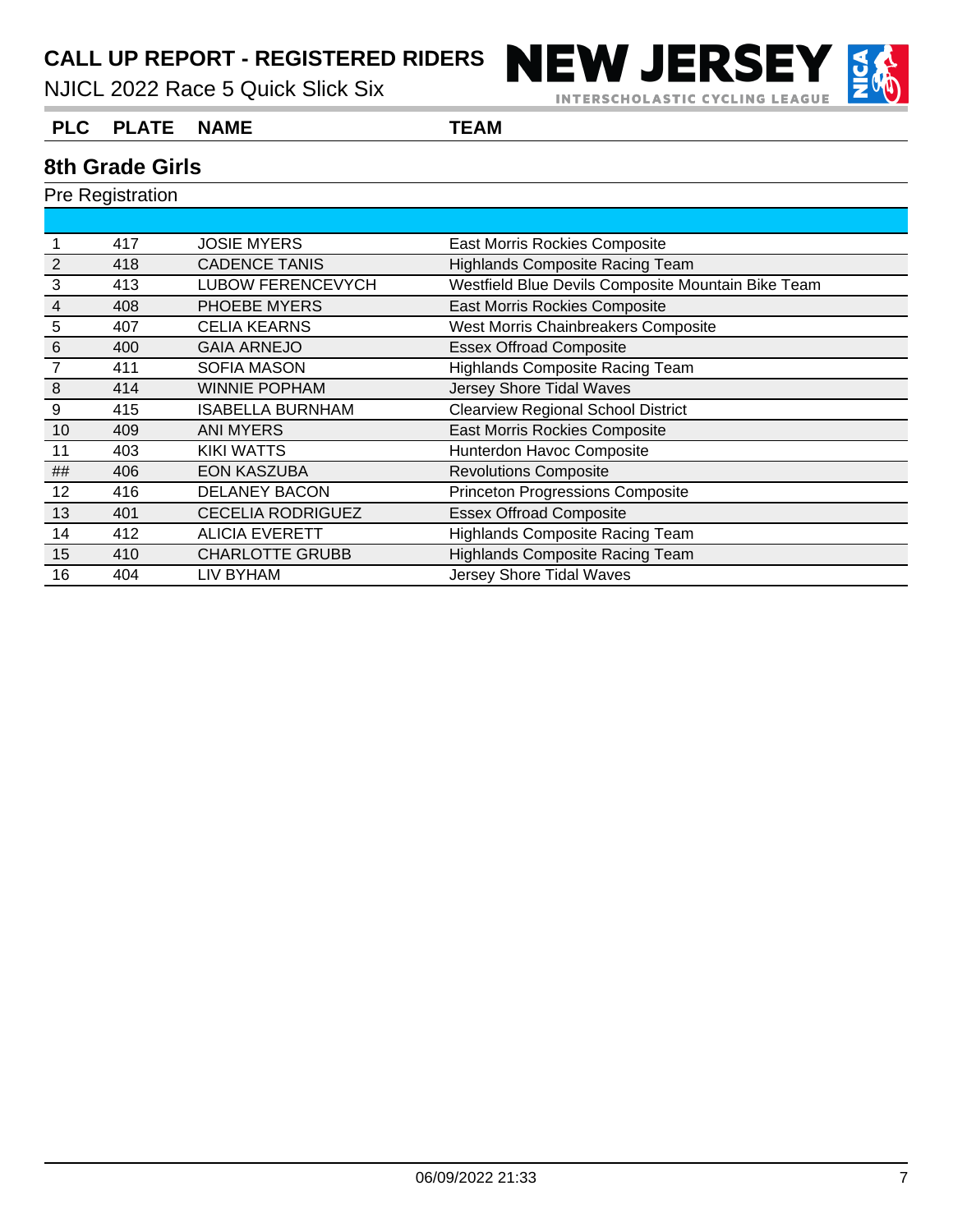NJICL 2022 Race 5 Quick Slick Six

**NEW JERSEY INTERSCHOLASTIC CYCLING LEAGUE** 

**PLC PLATE NAME TEAM**

### **8th Grade Boys**

| <b>Pre Registration</b> |      |                            |                                                    |  |  |
|-------------------------|------|----------------------------|----------------------------------------------------|--|--|
|                         |      |                            |                                                    |  |  |
| $\mathbf{1}$            | 4016 | <b>ADEN RELLA</b>          | Jersey Shore Tidal Waves                           |  |  |
| $\overline{2}$          | 4061 | <b>AIDAN LISTON</b>        | Jersey Shore Tidal Waves                           |  |  |
| 3                       | 4074 | <b>LUKE CALLAN</b>         | Central Jersey CRUSH Composite                     |  |  |
| $\overline{\mathbf{4}}$ | 4052 | <b>KARSON CHEW</b>         | Salem County Reactors Composite                    |  |  |
| $\overline{7}$          | 4073 | <b>KINGSTON WARR</b>       | Westfield Blue Devils Composite Mountain Bike Team |  |  |
| 8                       | 4062 | <b>ADRIAN MARICH</b>       | Jersey Shore Tidal Waves                           |  |  |
| $\overline{9}$          | 4088 | <b>LEO NORTON</b>          | West Morris Chainbreakers Composite                |  |  |
| 10                      | 4065 | <b>PATRICK WILSON</b>      | <b>Princeton Progressions Composite</b>            |  |  |
| 11                      | 4103 | <b>NATHAN ENGDAHL</b>      | Somerset Hills VeloRaptors Composite               |  |  |
| 12                      | 4001 | PETER SWEDE                | <b>Essex Offroad Composite</b>                     |  |  |
| 13                      | 4077 | <b>GRADY BUZBY</b>         | Salem County Reactors Composite                    |  |  |
| 15                      | 4067 | SEBASTIAN GANDOLFO         | <b>Princeton Progressions Composite</b>            |  |  |
| 16                      | 4041 | <b>JASON BATIN</b>         | Central Jersey Composite - Riptide Warriors        |  |  |
| 17                      | 4029 | <b>FORD FAUST</b>          | <b>Princeton Progressions Composite</b>            |  |  |
| 19                      | 4051 | <b>DEVEN SCOTT</b>         | Salem County Reactors Composite                    |  |  |
| 19                      | 4068 | <b>GRAEME WOLTER</b>       | <b>East Morris Rockies Composite</b>               |  |  |
| 21                      | 4009 | <b>FRANKIE MAZZIE</b>      | <b>Essex Offroad Composite</b>                     |  |  |
| 22                      | 4076 | <b>EVERETT SEEBECK</b>     | <b>Atlantic County Dirt Devils Composite</b>       |  |  |
| 23                      | 4058 | <b>HUW SELLARS</b>         | <b>Essex Offroad Composite</b>                     |  |  |
| 24                      | 4050 | <b>OWEN TRAGER</b>         | <b>Atlantic County Dirt Devils Composite</b>       |  |  |
| 24                      | 4070 | <b>GAVIN SHOLLENBERGER</b> | East Morris Rockies Composite                      |  |  |
| 26                      | 4106 | <b>OWEN MARTIN</b>         | Palisades Cyclones Composite                       |  |  |
| 27                      | 4047 | <b>LUCA COMO</b>           | Central Jersey CRUSH Composite                     |  |  |
| 28                      | 4019 | <b>DYLAN COOPER</b>        | <b>Revolutions Composite</b>                       |  |  |
| 29                      | 4025 | <b>MATTHEW KUGLER</b>      | <b>Camden County MTB Crew Composite</b>            |  |  |
| 30                      | 4105 | <b>KAI SILVERMAN</b>       | Central Jersey CRUSH Composite                     |  |  |
| 32                      | 4021 | <b>JOHN CIAFULLO</b>       | West Morris Chainbreakers Composite                |  |  |
| 32                      | 4069 | <b>ALEX ROSLAN</b>         | <b>East Morris Rockies Composite</b>               |  |  |
| 34                      | 4060 | <b>CONNOR LAYTON</b>       | <b>Jersey Shore Tidal Waves</b>                    |  |  |
| 35                      | 4059 | <b>SEAMUS WILLSON</b>      | <b>Jersey Shore Tidal Waves</b>                    |  |  |
| 36                      | 4056 | <b>EUAN MAXWELL</b>        | Somerset Hills VeloRaptors Composite               |  |  |
| 37                      | 4107 | MAX CAGGIANO               | Warren-Sussex Composite                            |  |  |
| 38                      | 4094 | <b>ZACHARY RIESETT</b>     | Westfield Blue Devils Composite Mountain Bike Team |  |  |
| 39                      | 4064 | WILLIAM DAVIDGE            | <b>Princeton Progressions Composite</b>            |  |  |
| 40                      | 4036 | <b>MIKE LITVINENKO</b>     | <b>Highlands Composite Racing Team</b>             |  |  |
| 41                      | 4057 | <b>ANTON BERGNERS</b>      | Somerset Hills VeloRaptors Composite               |  |  |
| 42                      | 4012 | <b>MAX SMITH</b>           | Hunterdon Havoc Composite                          |  |  |
| 53                      | 4075 | <b>JESSE CHAPALL</b>       | <b>Clearview Regional School District</b>          |  |  |
| 60                      | 4066 | SAHIL BANSAL               | <b>Princeton Progressions Composite</b>            |  |  |
| 66                      | 4039 | FRANK POLITANO             | <b>Highlands Composite Racing Team</b>             |  |  |
| 75                      | 4084 | <b>DANIEL SEMINARO</b>     | Hunterdon Havoc Composite                          |  |  |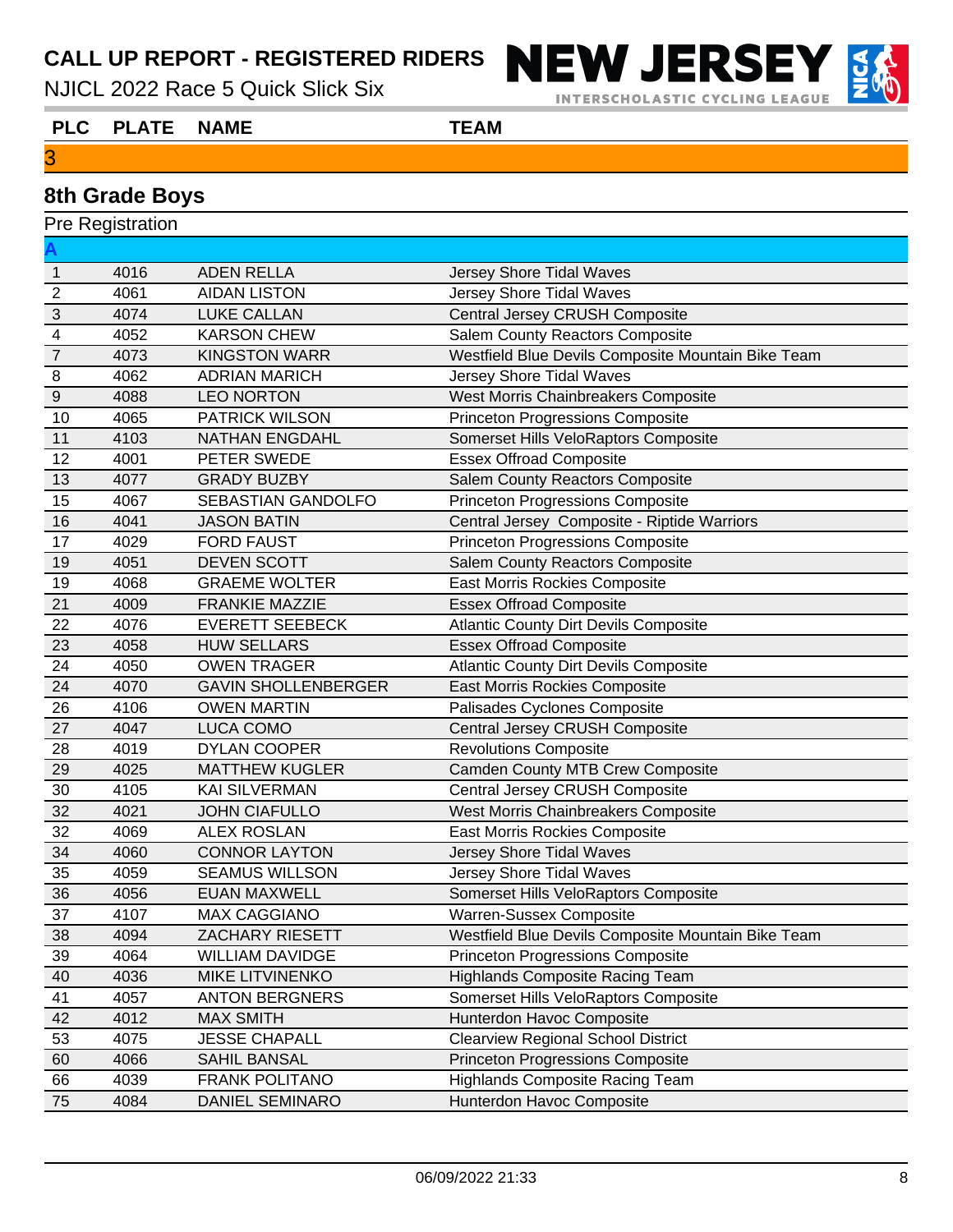# CALL UP REPORT - REGISTERED RIDERS **NEW JERSEY**

NJICL 2022 Race 5 Quick Slick Six

**B**

**INTERSCHOLASTIC CYCLING LEAGUE** 



 4100 NICOLAS RAMIREZ Jersey Shore Tidal Waves 4048 BENJAMIN SKROBANEK Clearview Regional School District 4072 COLE BICKFORD Highlands Composite Racing Team 4034 ISAAC MURIELLO East Morris Rockies Composite 4042 GABE HEIDE Central Jersey Composite - Riptide Warriors 4043 DOMINIC RODRIGUEZ Central Jersey Composite - Riptide Warriors 4035 NICHOLAS PROUDLOVE East Morris Rockies Composite 4013 MEADE AUSTIN Jersey Shore Tidal Waves 4015 DYLAN LACROIX Jersey Shore Tidal Waves 52 4002 MAX GRAF Essex Offroad Composite ## 4020 JASPER GUELLA West Morris Chainbreakers Composite 4031 SANTINO HANKES East Morris Rockies Composite 54 4099 TYLER HEARST Salem County Reactors Composite 4080 SPENCER CADE Gloucester Gladiators Composite 4005 SEBASTIAN CALDERON CHUBB Essex Offroad Composite 4024 MARVIN BALZER Camden County MTB Crew Composite 4054 KARSTEN HANTHO Salem County Reactors Composite 4049 JARED CALLAN Clearview Regional School District 4109 AARON OYOLA East Morris Rockies Composite 63 4040 COLIN QUIRK Highlands Composite Racing Team 4030 ANTHONY SAUJANI Princeton Progressions Composite 4090 ANDREW MATTY East Morris Rockies Composite 4108 JOSEPH YOUNG Gloucester Gladiators Composite 4086 LUCAS WAGNER Cumberland County Composite 4083 MICHAEL DE LA CRUZ HOFER Gloucester Gladiators Composite 70 4017 SATHVIK IYER Palisades Cyclones Composite 4098 JON LANING Salem County Reactors Composite 72 4014 NATHAN HOGG Jersey Shore Tidal Waves 73 4085 EELAI MAOR Palisades Cyclones Composite 4063 KIERAN SURVE West Morris Chainbreakers Composite 4023 LOUKAS SAVAS West Morris Chainbreakers Composite 4079 KENNETH A DELORENZO Gloucester Gladiators Composite 4022 ALEXANDER MALKOWSKI West Morris Chainbreakers Composite 79 4027 MAX DECKER Princeton Progressions Composite 4089 IAN MOTLUCK Camden County MTB Crew Composite **PLC PLATE NAME TEAM**

4096 RYAN PARKER Clearview Regional School District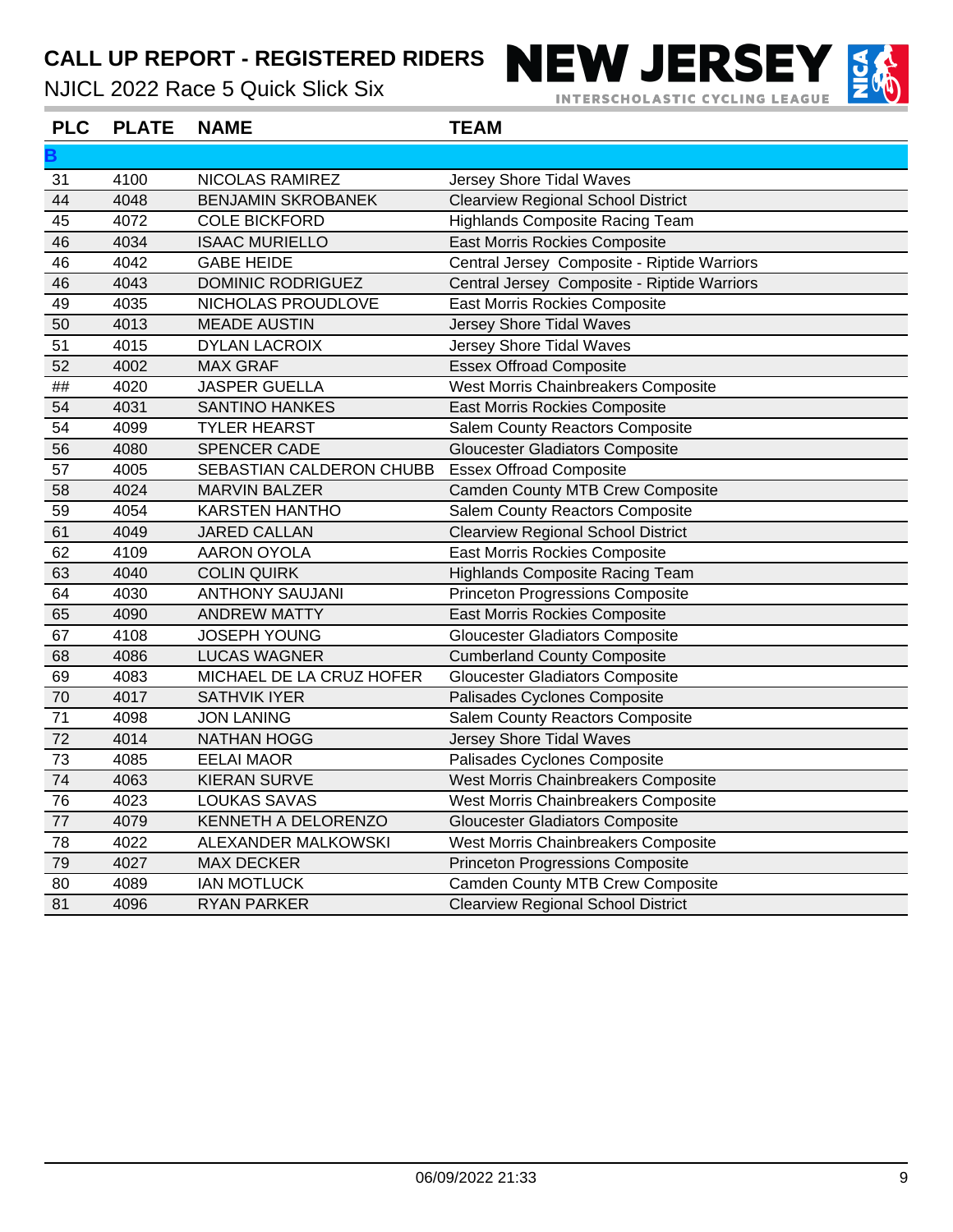NJICL 2022 Race 5 Quick Slick Six

**NEW JERSEY INTERSCHOLASTIC CYCLING LEAGUE** 



**PLC PLATE NAME TEAM**

#### 

# **JV3 Boys**

| <b>Pre Registration</b> |      |                          |                                                    |  |  |
|-------------------------|------|--------------------------|----------------------------------------------------|--|--|
|                         |      |                          |                                                    |  |  |
| 1                       | 2041 | <b>JACK WALKER</b>       | Jersey Shore Tidal Waves                           |  |  |
| $\overline{2}$          | 2056 | <b>ANGUS SIM</b>         | <b>Essex Offroad Composite</b>                     |  |  |
| 3                       | 2032 | <b>JOHNNY PIERRON</b>    | Somerset Hills VeloRaptors Composite               |  |  |
| $\overline{\mathbf{4}}$ | 2133 | <b>TIM SORON</b>         | <b>Princeton Progressions Composite</b>            |  |  |
| 5                       | 2124 | <b>JACK ENGDAHL</b>      | Somerset Hills VeloRaptors Composite               |  |  |
| $\,6$                   | 2045 | <b>COREY WERTZ</b>       | <b>Atlantic County Dirt Devils Composite</b>       |  |  |
| $\overline{7}$          | 2118 | <b>ZAC ANTLITZ</b>       | <b>Highlands Composite Racing Team</b>             |  |  |
| 8                       | 2057 | <b>RYDER CEDERBERG</b>   | <b>Essex Offroad Composite</b>                     |  |  |
| $9$                     | 2051 | <b>RYDER SAMSEL</b>      | Central Jersey Composite - Riptide Warriors        |  |  |
| 10                      | 2064 | <b>HARRISON DIMM</b>     | <b>Atlantic County Dirt Devils Composite</b>       |  |  |
| 11                      | 2130 | <b>COLE TANIS</b>        | <b>Highlands Composite Racing Team</b>             |  |  |
| 13                      | 2122 | <b>DECLAN KOCH</b>       | East Morris Rockies Composite                      |  |  |
| 14                      | 2021 | <b>JASON VIELEE</b>      | East Morris Rockies Composite                      |  |  |
| 15                      | 2055 | <b>EVAN MAGYARITS</b>    | <b>Atlantic County Dirt Devils Composite</b>       |  |  |
| 16                      | 2120 | <b>WILLIAM STIEHL</b>    | Don Bosco Preparatory High School                  |  |  |
| 17                      | 2053 | <b>DANIEL ARGASINSKI</b> | Westfield Blue Devils Composite Mountain Bike Team |  |  |
| 19                      | 2027 | SAMUEL SPOELSTRA         | <b>Highlands Composite Racing Team</b>             |  |  |
| 20                      | 2099 | RYAN VALENTA             | Voorhees High School                               |  |  |
| 21                      | 2010 | <b>QUIN LYNES</b>        | East Morris Rockies Composite                      |  |  |
| 23                      | 2054 | <b>JESSE LINDEN</b>      | <b>Essex Offroad Composite</b>                     |  |  |
| 24                      | 2048 | <b>THOMAS GEHRIG</b>     | Don Bosco Preparatory High School                  |  |  |
| 25                      | 2102 | <b>CONNER CINQUINA</b>   | <b>Trailblazers Composite</b>                      |  |  |
| 26                      | 2095 | <b>AIDAN MOCLAIR</b>     | Don Bosco Preparatory High School                  |  |  |
| 27                      | 2121 | <b>LUC CHAPALL</b>       | <b>Clearview Regional School District</b>          |  |  |
| 29                      | 2071 | <b>MATTHEW RUPLE</b>     | <b>Princeton Progressions Composite</b>            |  |  |
| 30                      | 2105 | PHILLIP COULTER          | <b>Clearview Regional School District</b>          |  |  |
| 31                      | 2125 | <b>JAKUB MIELKO</b>      | <b>Highlands Composite Racing Team</b>             |  |  |
| 34                      | 2061 | <b>TYLER RIVEL</b>       | <b>Clearview Regional School District</b>          |  |  |
| 35                      | 2128 | <b>BISAN BADER</b>       | Central Jersey CRUSH Composite                     |  |  |
| 37                      | 2008 | <b>BRANDON ANDERSON</b>  | Don Bosco Preparatory High School                  |  |  |
| 38                      | 2066 | NICHOLAS LISENKO         | Somerset Hills VeloRaptors Composite               |  |  |
| 40                      | 2080 | <b>JOSEPH LILLY</b>      | <b>Clearview Regional School District</b>          |  |  |
| 41                      | 2079 | RICHARD BLACK            | Don Bosco Preparatory High School                  |  |  |
| 42                      | 2127 | <b>MATT POILLUCCI</b>    | <b>Trailblazers Composite</b>                      |  |  |
| 64                      | 2058 | <b>NICK BURGESS</b>      | Somerset Hills VeloRaptors Composite               |  |  |
| 65                      | 2132 | XAVIER LUKE OYOLA        | East Morris Rockies Composite                      |  |  |
| 67                      | 2117 | <b>BRANDON COLLINS</b>   | East Morris Rockies Composite                      |  |  |
| 81                      | 2014 | <b>LOGAN GERMAN</b>      | <b>Salem County Reactors Composite</b>             |  |  |
| 84                      | 2126 | <b>ANDREW SUTOR</b>      | St. Joseph's Preparatory School                    |  |  |
| ##                      | 2031 | <b>SAMUEL ROTH</b>       | <b>Princeton Progressions Composite</b>            |  |  |
| $\# \#$                 | 2089 | <b>GRAHAM COLLINS</b>    | West Morris Chainbreakers Composite                |  |  |
| ##                      | 2134 | <b>LIAM JENSEN</b>       | <b>Princeton Progressions Composite</b>            |  |  |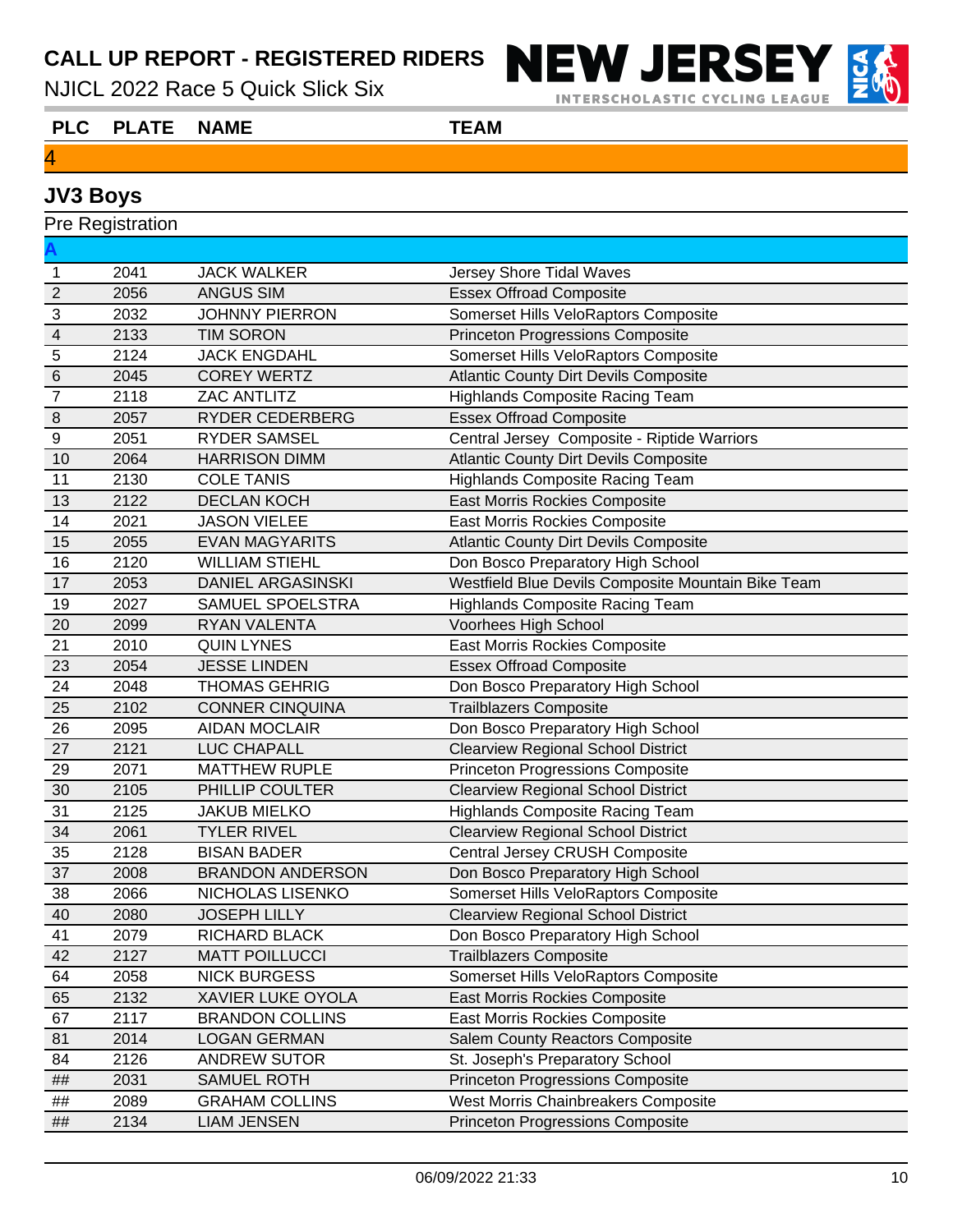NJICL 2022 Race 5 Quick Slick Six



| <b>PLC</b> | <b>PLATE</b> | <b>NAME</b>             | <b>TEAM</b>                                  |
|------------|--------------|-------------------------|----------------------------------------------|
|            |              |                         |                                              |
| 32         | 2131         | NATHAN DELUCA           | <b>Gloucester Gladiators Composite</b>       |
| 36         | 2109         | <b>ABEL RUPERTUS</b>    | St. Joseph's Preparatory School              |
| 43         | 2050         | <b>SAM SMITH</b>        | Voorhees High School                         |
| 44         | 2094         | <b>GAVIN LEPRE</b>      | <b>Clearview Regional School District</b>    |
| 48         | 2023         | <b>KIERAN UELEN</b>     | <b>Highlands Composite Racing Team</b>       |
| 49         | 2034         | IAN VAN DEN ENDE        | Jersey Shore Tidal Waves                     |
| 50         | 2009         | <b>JAKE BARTON</b>      | <b>Highlands Composite Racing Team</b>       |
| 50         | 2029         | ALEJANDRO FINDIKLI      | Voorhees High School                         |
| 50         | 2068         | LEONARDO BRAVO BENDEZO  | <b>Jersey Shore Tidal Waves</b>              |
| 53         | 2101         | PETER MCCARRON          | Don Bosco Preparatory High School            |
| 54         | 2007         | <b>ANDRE HICKS</b>      | <b>Clearview Regional School District</b>    |
| 55         | 2100         | <b>JACK MODAFFERI</b>   | Don Bosco Preparatory High School            |
| 56         | 2093         | <b>XAVIER VAN CLEEF</b> | Ramapo-Indian Hills                          |
| 57         | 2098         | <b>CASEY SULBORSKY</b>  | Ramapo-Indian Hills                          |
| 58         | 2083         | CHRISTOPHER MCDONALD    | <b>Clearview Regional School District</b>    |
| 59         | 2011         | <b>OWEN KINSMAN</b>     | St. Joseph's Preparatory School              |
| 61         | 2115         | <b>JAKE CORTES</b>      | Don Bosco Preparatory High School            |
| 62         | 2103         | TJ FINKENAUER           | <b>Atlantic County Dirt Devils Composite</b> |
| 63         | 2119         | <b>BRENNAN FITTERON</b> | Ramapo-Indian Hills                          |
| 65         | 2037         | NATHANIEL MATTSON       | Central Jersey Composite - Riptide Warriors  |
| 69         | 2104         | <b>BRANDON KAO</b>      | <b>Camden County MTB Crew Composite</b>      |
| 71         | 2084         | <b>SAEL MATUTE</b>      | <b>Essex Offroad Composite</b>               |
| 72         | 2016         | <b>FRANCIS VIGNOLA</b>  | Don Bosco Preparatory High School            |
| 73         | 2096         | <b>LUCAS LORENT</b>     | East Morris Rockies Composite                |
| 74         | 2085         | <b>SEBASTIAN REYES</b>  | <b>Atlantic County Dirt Devils Composite</b> |
| 76         | 2026         | <b>COLE WILLIAMS</b>    | <b>Camden County MTB Crew Composite</b>      |
| 77         | 2075         | <b>KEVIN BRUZZI</b>     | Hunterdon Havoc Composite                    |
| 80         | 2129         | <b>NILS HOLST</b>       | Ramapo-Indian Hills                          |
| 81         | 2000         | NICHOLAS KAWASAKI       | Palisades Cyclones Composite                 |
| 81         | 2015         | <b>AN-KHANG NGUYEN</b>  | St. Joseph's Preparatory School              |
| 85         | 2017         | <b>ERIC CIESZKOWSKI</b> | Don Bosco Preparatory High School            |
| 86         | 2059         | <b>JOSEPH STATUTO</b>   | Jersey Shore Tidal Waves                     |
| 87         | 2123         | <b>ADAN BARRIOS</b>     | <b>Princeton Progressions Composite</b>      |
| $\# \#$    | 2013         | <b>MAX WANK</b>         | West Morris Chainbreakers Composite          |
| ##         | 2028         | <b>GAVIN FARRELL</b>    | Jersey Shore Tidal Waves                     |
| ##         | 2090         | <b>ALEX MARTINS</b>     | <b>Clearview Regional School District</b>    |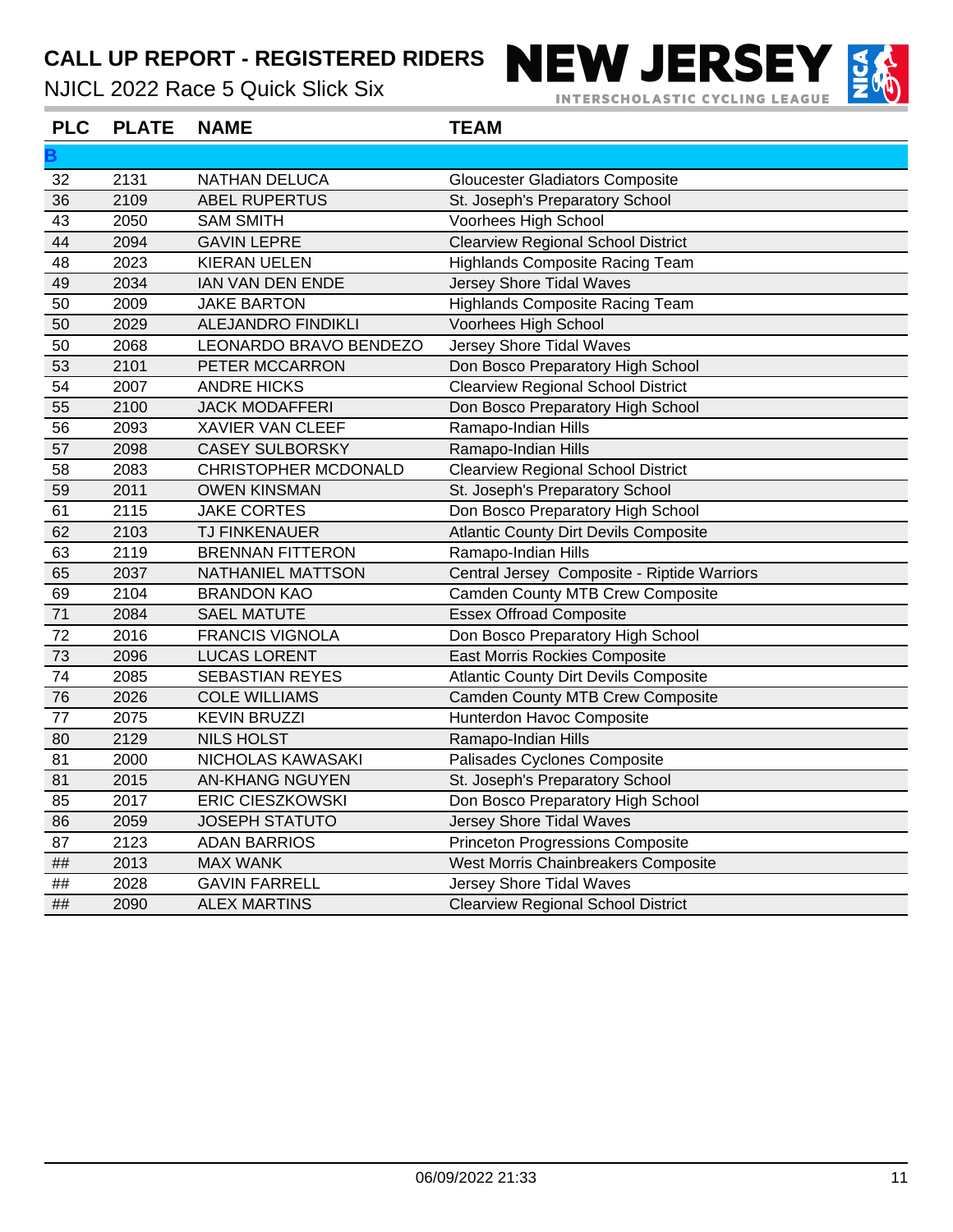CALL UP REPORT - REGISTERED RIDERS NEW JERSEY INTERSCHOLASTIC CYCLING LEAGUE



#### **PLC PLATE NAME TEAM**

### **JV3 Girls**

| 2              | 223 | RACHELLE CARLSON        | Hunterdon Havoc Composite                    |
|----------------|-----|-------------------------|----------------------------------------------|
| 4              | 211 | <b>ERIN MCDERMOTT</b>   | <b>Highlands Composite Racing Team</b>       |
| 4              | 218 | <b>TESSA THOMPSON</b>   | <b>Atlantic County Dirt Devils Composite</b> |
| $\overline{4}$ | 222 | <b>ZOE OLSON</b>        | Hunterdon Havoc Composite                    |
|                | 204 | CARMEN DE LA CRUZ HOFER | <b>Gloucester Gladiators Composite</b>       |
| 8              | 206 | DIYA NATHAN             | <b>Princeton Progressions Composite</b>      |
| 8              | 217 | <b>MAYA WALLENSTEIN</b> | Jersey Shore Tidal Waves                     |
| 10             | 215 | <b>NORAH FARBER</b>     | Don Bosco Preparatory High School            |
| 11             | 221 | <b>EVE GADA</b>         | <b>East Morris Rockies Composite</b>         |
| 12             | 200 | <b>JULIA MARICH</b>     | Jersey Shore Tidal Waves                     |
| 13             | 207 | <b>DARCY MOORE</b>      | Don Bosco Preparatory High School            |
| 14             | 208 | <b>EMILY MAGEE</b>      | Don Bosco Preparatory High School            |
| 14             | 213 | <b>CLAIRE MCVEIGH</b>   | <b>Salem County Reactors Composite</b>       |
| ##             | 205 | <b>MADDY CARKEEK</b>    | <b>Essex Offroad Composite</b>               |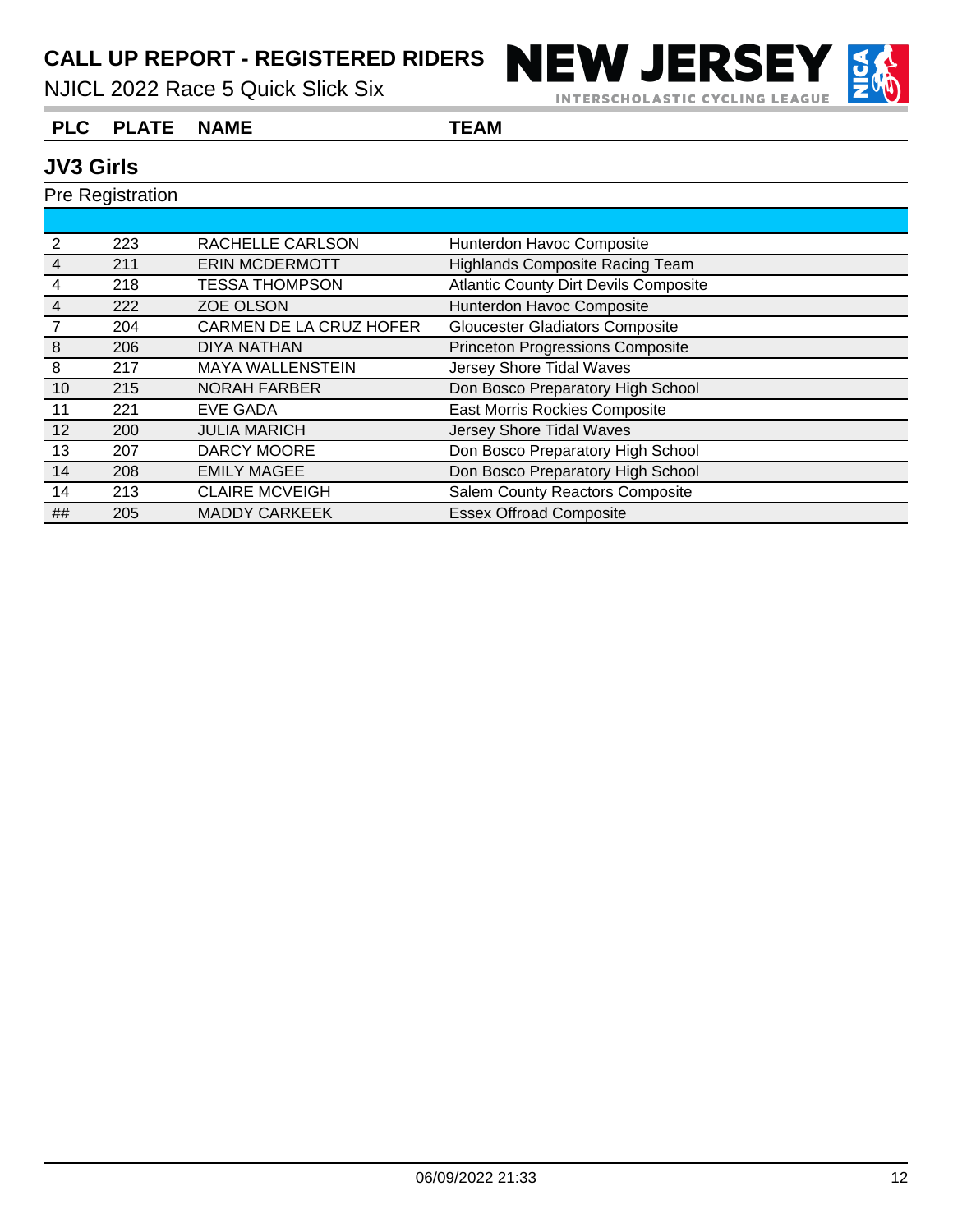

**INTERSCHOLASTIC CYCLING LEAGUE** 

# **PLC PLATE NAME TEAM**

## **Varsity Boys**

|    | 54 | DONOVAN CHRISTMAN           | East Morris Rockies Composite                |
|----|----|-----------------------------|----------------------------------------------|
|    | 60 | <b>COLE CASEY</b>           | Palisades Cyclones Composite                 |
| 3  | 58 | <b>HARU WATTS</b>           | Hunterdon Havoc Composite                    |
| 4  | 53 | <b>JIM SELLARS</b>          | <b>Essex Offroad Composite</b>               |
| 5  | 57 | <b>CHRISTOPHER JAMMAERS</b> | East Morris Rockies Composite                |
| 6  | 56 | <b>KAI CONTENTO</b>         | <b>Essex Offroad Composite</b>               |
|    | 50 | LOGAN MACHNOWSKI            | <b>Essex Offroad Composite</b>               |
| 8  | 55 | RANDY YARNELL SALDAÑA       | <b>Atlantic County Dirt Devils Composite</b> |
| 9  | 59 | <b>ERIKSON BROWN</b>        | <b>Salem County Reactors Composite</b>       |
| 10 | 52 | <b>KEVIN SHULL</b>          | <b>Essex Offroad Composite</b>               |
| 11 | 51 | <b>ELIJAH CAREY</b>         | Voorhees High School                         |
| 12 | 61 | <b>JUSTIN OLSON</b>         | Ramapo-Indian Hills                          |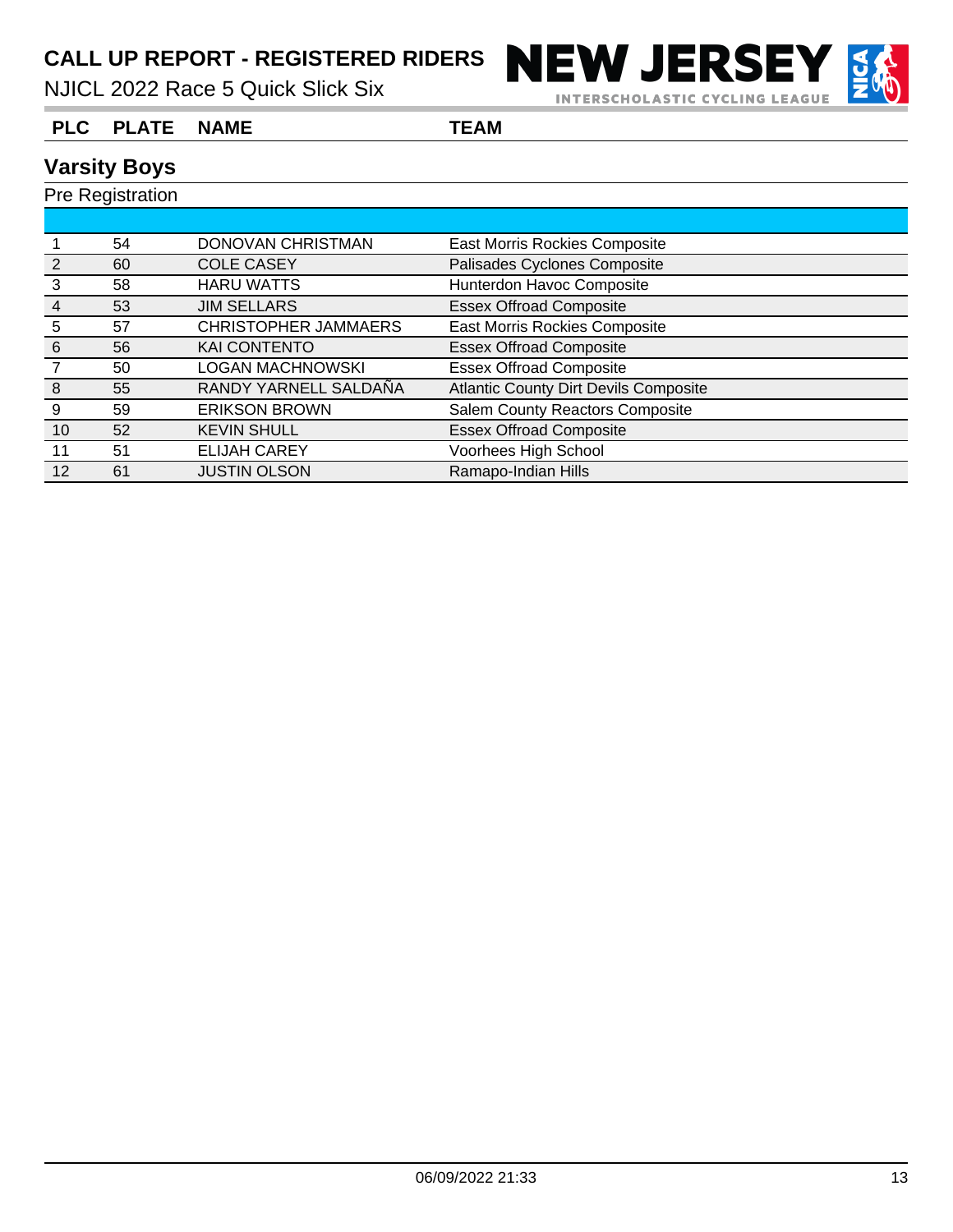CALL UP REPORT - REGISTERED RIDERS **NEW JERSEY** INTERSCHOLASTIC CYCLING LEAGUE

**PLC PLATE NAME TEAM**

## **Varsity Girls**

|  | <b>MIA MIGLIORINO</b>    | East Morris Rockies Composite          |
|--|--------------------------|----------------------------------------|
|  | <b>MARINA CURCHITSER</b> | Princeton Progressions Composite       |
|  | ANNA BUZBY               | <b>Salem County Reactors Composite</b> |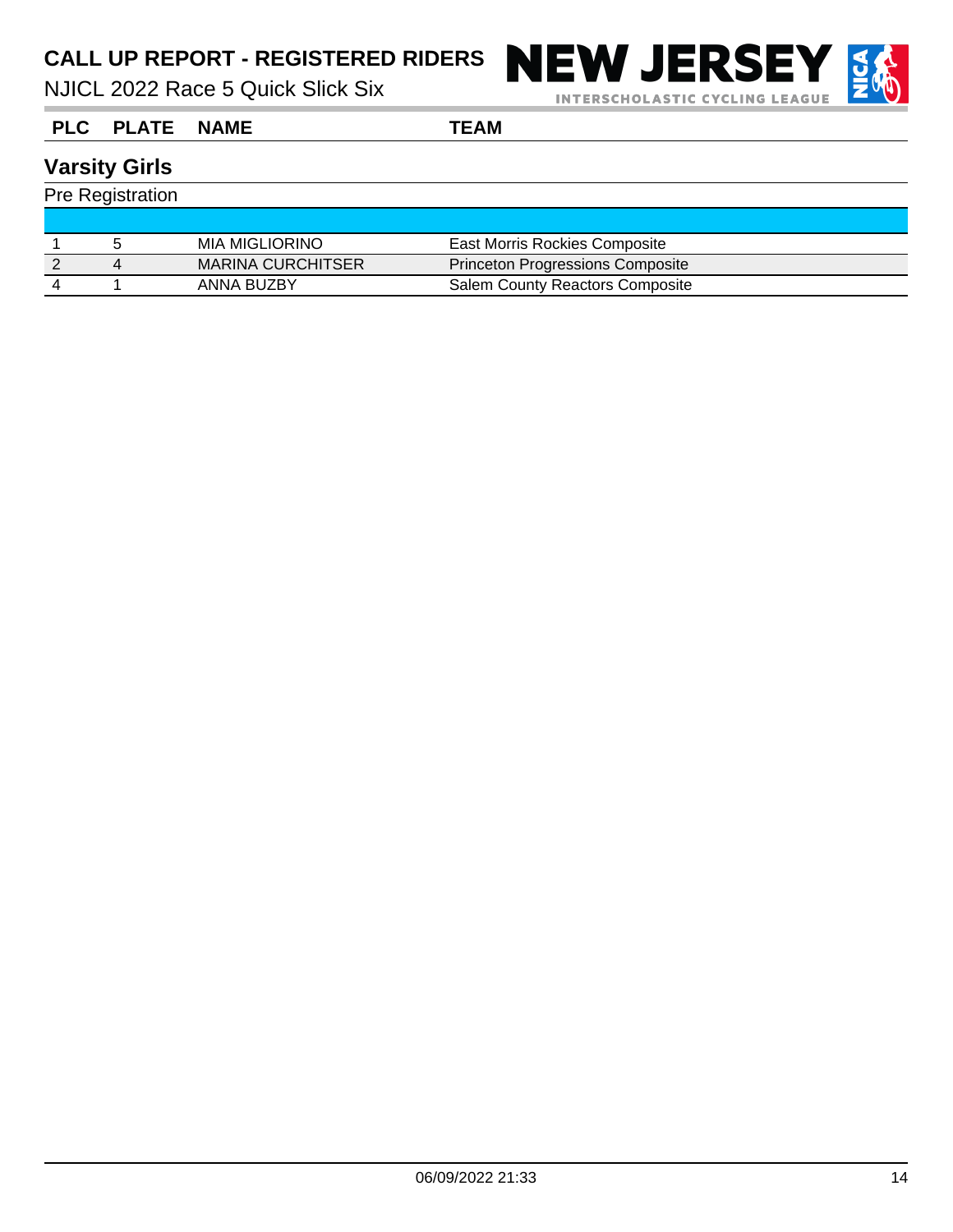NJICL 2022 Race 5 Quick Slick Six

**NEW JERSEY INTERSCHOLASTIC CYCLING LEAGUE** 

**PLC PLATE NAME TEAM**

#### **Freshman Boys**

| <b>Pre Registration</b> |      |                        |                                                    |
|-------------------------|------|------------------------|----------------------------------------------------|
|                         |      |                        |                                                    |
| $\overline{1}$          | 3062 | <b>LUKAS DONNELLY</b>  | East Morris Rockies Composite                      |
| $\overline{2}$          | 3059 | <b>COOPER WARD</b>     | <b>Camden County MTB Crew Composite</b>            |
| $\overline{3}$          | 3082 | <b>ISAIAH PINTO</b>    | St. Joseph's Preparatory School                    |
| $\overline{4}$          | 3051 | <b>ANDREAS BECK</b>    | <b>Essex Offroad Composite</b>                     |
| $\,$ 6                  | 3020 | <b>CONNOR BUCHANAN</b> | West Morris Chainbreakers Composite                |
| $\overline{7}$          | 3048 | ZACHARY MORRISON       | Somerset Hills VeloRaptors Composite               |
| 8                       | 3090 | <b>AVERY DRAPKIN</b>   | <b>Highlands Composite Racing Team</b>             |
| $\overline{9}$          | 3007 | <b>OWEN DELUCA</b>     | <b>Gloucester Gladiators Composite</b>             |
| 10                      | 3054 | <b>WILLIAM DODDS</b>   | Jersey Shore Tidal Waves                           |
| 11                      | 3053 | <b>SAM SHAPIRO</b>     | Jersey Shore Tidal Waves                           |
| 12                      | 3027 | <b>DYLAN DANOWITZ</b>  | <b>Camden County MTB Crew Composite</b>            |
| 12                      | 3049 | <b>WILLIAM FORZANI</b> | Somerset Hills VeloRaptors Composite               |
| 14                      | 3058 | <b>AIDAN VOLLMUTH</b>  | West Morris Chainbreakers Composite                |
| 15                      | 3023 | <b>LOGAN HEATH</b>     | West Morris Chainbreakers Composite                |
| 16                      | 3026 | <b>ISAAC LINDEN</b>    | <b>Camden County MTB Crew Composite</b>            |
| 17                      | 3042 | KONRAD HAUGETO         | <b>Princeton Progressions Composite</b>            |
| 18                      | 3033 | <b>IAN CYNK</b>        | East Morris Rockies Composite                      |
| 19                      | 3021 | <b>NOLAN SCHURTER</b>  | West Morris Chainbreakers Composite                |
| 20                      | 3095 | <b>LIAM JENSEN</b>     | <b>Princeton Progressions Composite</b>            |
| 21                      | 3047 | <b>JOSEPH BEASLEY</b>  | Somerset Hills VeloRaptors Composite               |
| 22                      | 3016 | <b>ELIJAH THOMAS</b>   | <b>Cumberland County Composite</b>                 |
| 23                      | 3028 | <b>JACK VALENZA</b>    | <b>Princeton Progressions Composite</b>            |
| 24                      | 3010 | <b>JONATHAN FECHO</b>  | Hunterdon Havoc Composite                          |
| 26                      | 3041 | <b>CONNOR SPEARS</b>   | <b>Clearview Regional School District</b>          |
| 27                      | 3040 | <b>AIDAN MCKEON</b>    | Westfield Blue Devils Composite Mountain Bike Team |
| 28                      | 3083 | DEREK GABREIL DE LEON  | <b>Essex Offroad Composite</b>                     |
| 29                      | 3087 | <b>STEVEN PINNEO</b>   | <b>Princeton Progressions Composite</b>            |
| 30                      | 3067 | <b>BENJAMIN SHIR</b>   | Westfield Blue Devils Composite Mountain Bike Team |
| 33                      | 3009 | <b>MASON SAMRA</b>     | <b>Gloucester Gladiators Composite</b>             |
| 38                      | 3019 | ANDREW (AJ) SPANGHER   | West Morris Chainbreakers Composite                |
| 40                      | 3075 | <b>AIDAN MAGNO</b>     | East Morris Rockies Composite                      |
| 42                      | 3003 | <b>EVAN WANDS</b>      | Ramapo-Indian Hills                                |
| 62                      | 3066 | DAVID ATTEBURY         | Westfield Blue Devils Composite Mountain Bike Team |
| 63                      | 3044 | <b>JACOB MELDRUM</b>   | Salem County Reactors Composite                    |
| 65                      | 3036 | <b>DOLAN HARTE</b>     | St. Joseph's Preparatory School                    |
| ##                      | 3034 | <b>COLIN FISHER</b>    | <b>East Morris Rockies Composite</b>               |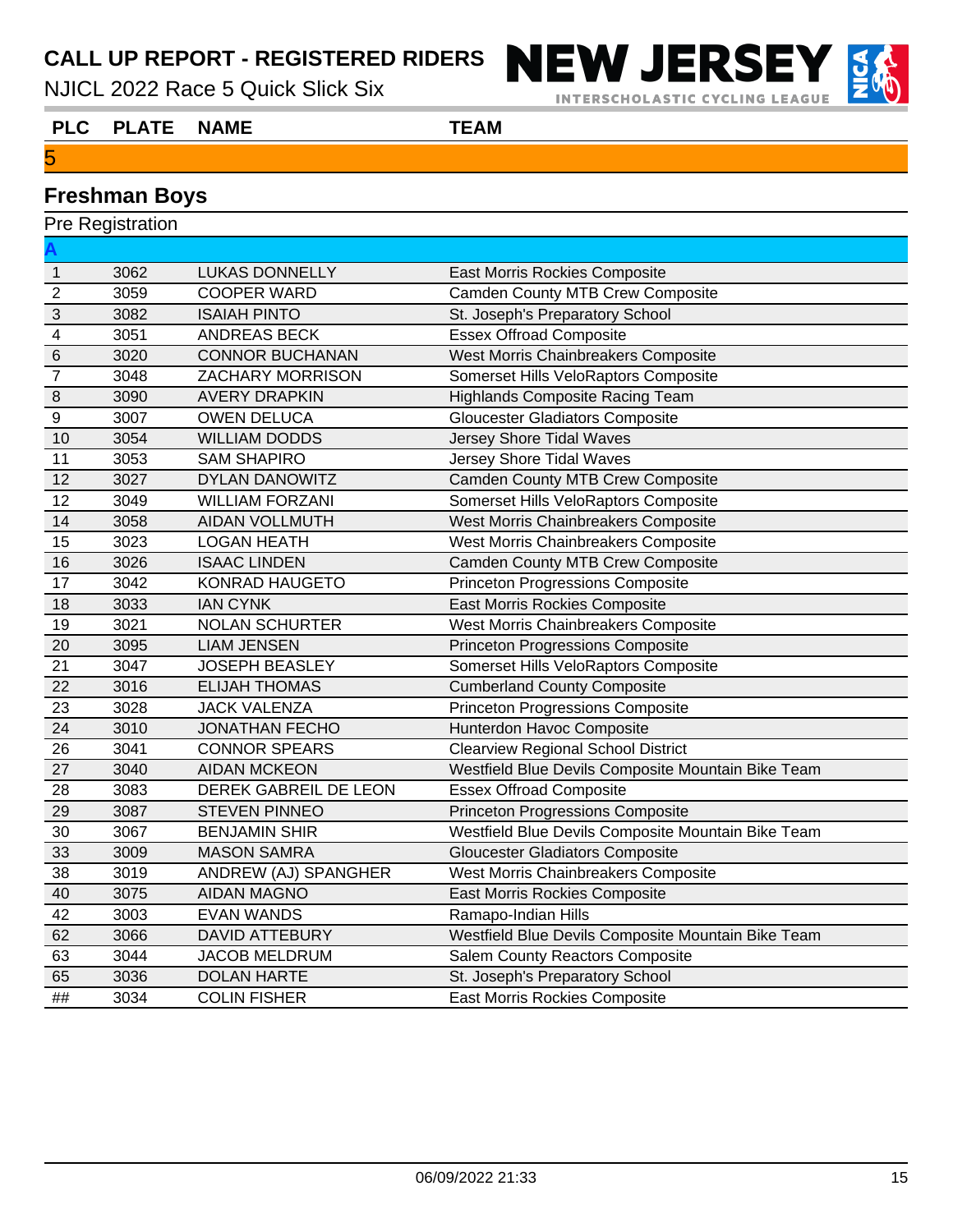NJICL 2022 Race 5 Quick Slick Six





| <b>PLC</b> | <b>PLATE</b> | <b>NAME</b>              | <b>TEAM</b>                                        |  |
|------------|--------------|--------------------------|----------------------------------------------------|--|
| В          |              |                          |                                                    |  |
| ##         | 3056         | <b>LOGAN JORGENSEN</b>   | <b>Warren-Sussex Composite</b>                     |  |
| 24         | 3018         | <b>LUKAS LIAKHOVITCH</b> | Warren-Sussex Composite                            |  |
| 31         | 3045         | <b>BRODY OSWALD</b>      | <b>Salem County Reactors Composite</b>             |  |
| 32         | 3085         | <b>DYLAN CONDELL</b>     | <b>Trailblazers Composite</b>                      |  |
| 34         | 3046         | <b>JACK MCFARLAND</b>    | <b>Salem County Reactors Composite</b>             |  |
| 35         | 3065         | <b>COLE VARNER</b>       | Westfield Blue Devils Composite Mountain Bike Team |  |
| 36         | 3092         | DECLAN KAVANAUGH         | <b>Princeton Progressions Composite</b>            |  |
| 37         | 3037         | <b>LIAM GRUBB</b>        | Don Bosco Preparatory High School                  |  |
| 39         | 3025         | <b>AARON OTTENBERG</b>   | <b>Camden County MTB Crew Composite</b>            |  |
| 43         | 3043         | <b>JACK CAFIERO</b>      | <b>Atlantic County Dirt Devils Composite</b>       |  |
| 44         | 3014         | <b>JAMES FERNANDES</b>   | Jersey Shore Tidal Waves                           |  |
| 46         | 3060         | <b>JOEL LUGO</b>         | <b>Camden County MTB Crew Composite</b>            |  |
| 47         | 3088         | <b>HARRISON SHEA</b>     | St. Joseph's Preparatory School                    |  |
| 48         | 3002         | <b>JOSH RIVERA</b>       | <b>Essex Offroad Composite</b>                     |  |
| 49         | 3093         | <b>LUC JAMMAERS</b>      | <b>East Morris Rockies Composite</b>               |  |
| ##         | 3005         | <b>ANTHONY BRUNO</b>     | <b>Gloucester Gladiators Composite</b>             |  |
| ##         | 3015         | <b>WILL GIASULLA</b>     | Jersey Shore Tidal Waves                           |  |
| ##         | 3022         | <b>JULIAN SCOTT</b>      | West Morris Chainbreakers Composite                |  |
| 51         | 3035         | <b>OWEN HATTON</b>       | <b>East Morris Rockies Composite</b>               |  |
| ##         | 3038         | <b>GREGORY KEELER</b>    | Westfield Blue Devils Composite Mountain Bike Team |  |
| 52         | 3017         | <b>SALVATORE MIRRA</b>   | <b>Revolutions Composite</b>                       |  |
| 53         | 3071         | <b>RYAN LAM</b>          | <b>Essex Offroad Composite</b>                     |  |
| 54         | 3000         | <b>GAVIN RICH</b>        | Voorhees High School                               |  |
| 54         | 3063         | <b>NEVIN PERCOSSI</b>    | <b>Highlands Composite Racing Team</b>             |  |
| 57         | 3074         | <b>TOBIAS LEAR</b>       | <b>Princeton Progressions Composite</b>            |  |
| 58         | 3072         | <b>GAVIN SCHMEDES</b>    | <b>Jersey Shore Tidal Waves</b>                    |  |
| 58         | 3089         | <b>BASIL BADER</b>       | Central Jersey CRUSH Composite                     |  |
| 60         | 3055         | SPENCER KETCHAM          | Jersey Shore Tidal Waves                           |  |
| 61         | 3091         | ZACHARY VAN DUSEN        | <b>Revolutions Composite</b>                       |  |
| 64         | 3094         | ABIR JAAJ                | Somerset Hills VeloRaptors Composite               |  |
| 66         | 3080         | AJ PERNO                 | St. Joseph's Preparatory School                    |  |
| 67         | 3077         | <b>TIERNAN BURKE</b>     | Don Bosco Preparatory High School                  |  |
| 68         | 3013         | <b>RONIT PATIL</b>       | Jersey Shore Tidal Waves                           |  |
| 69         | 3076         | PAYTON LARRONDO          | Don Bosco Preparatory High School                  |  |
| ##         | 3030         | <b>JOAQUIN O'TOOLE</b>   | <b>Princeton Progressions Composite</b>            |  |
|            |              | Day Of Registration      |                                                    |  |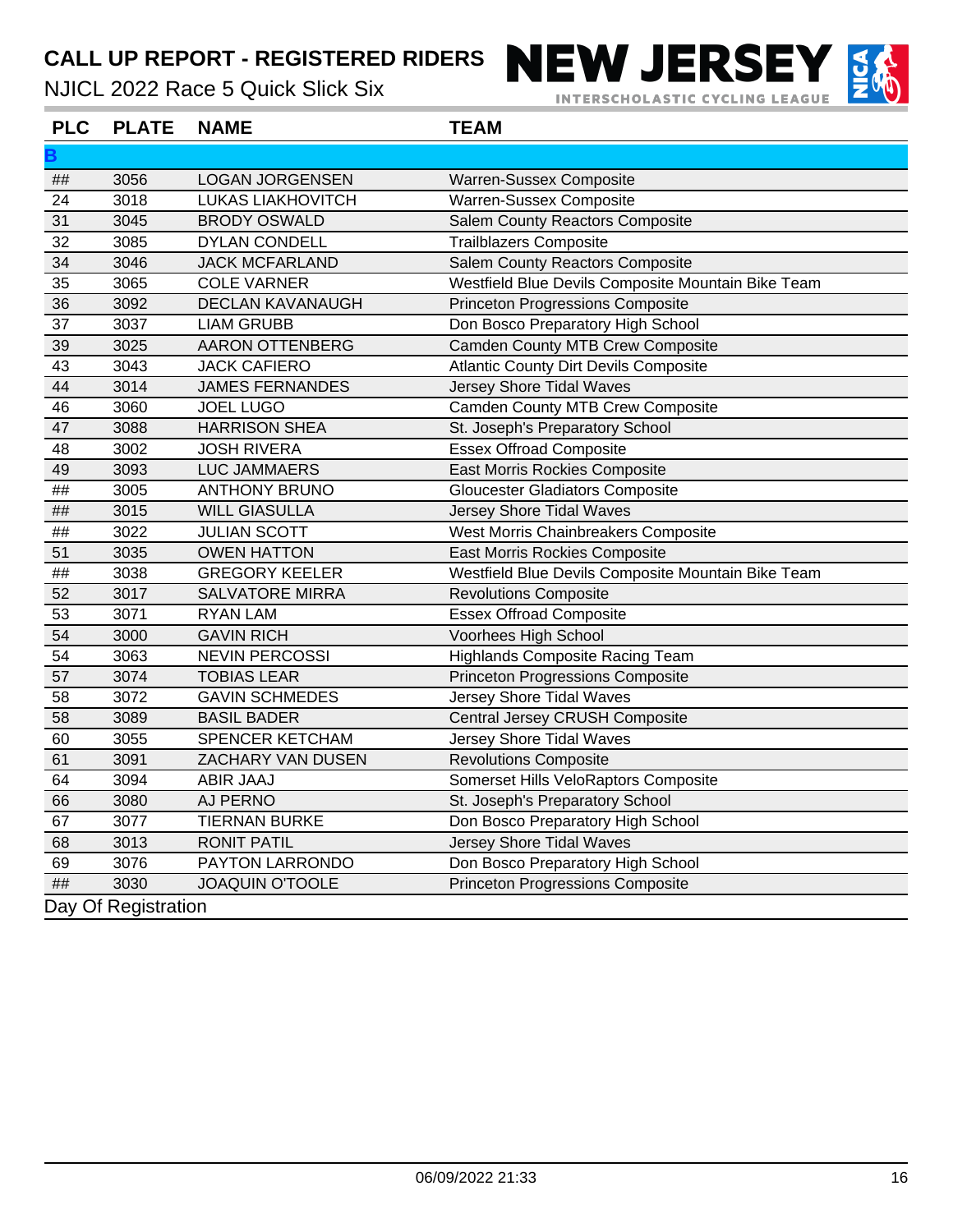NJICL 2022 Race 5 Quick Slick Six

NEW JERSEY



| <b>PLC</b> | <b>PLATE</b> | <b>NAME</b>           | <b>TEAM</b>                          |
|------------|--------------|-----------------------|--------------------------------------|
|            |              |                       |                                      |
| ##         | 3032         | <b>ROWEN BARTHMUS</b> | <b>East Morris Rockies Composite</b> |
|            |              |                       |                                      |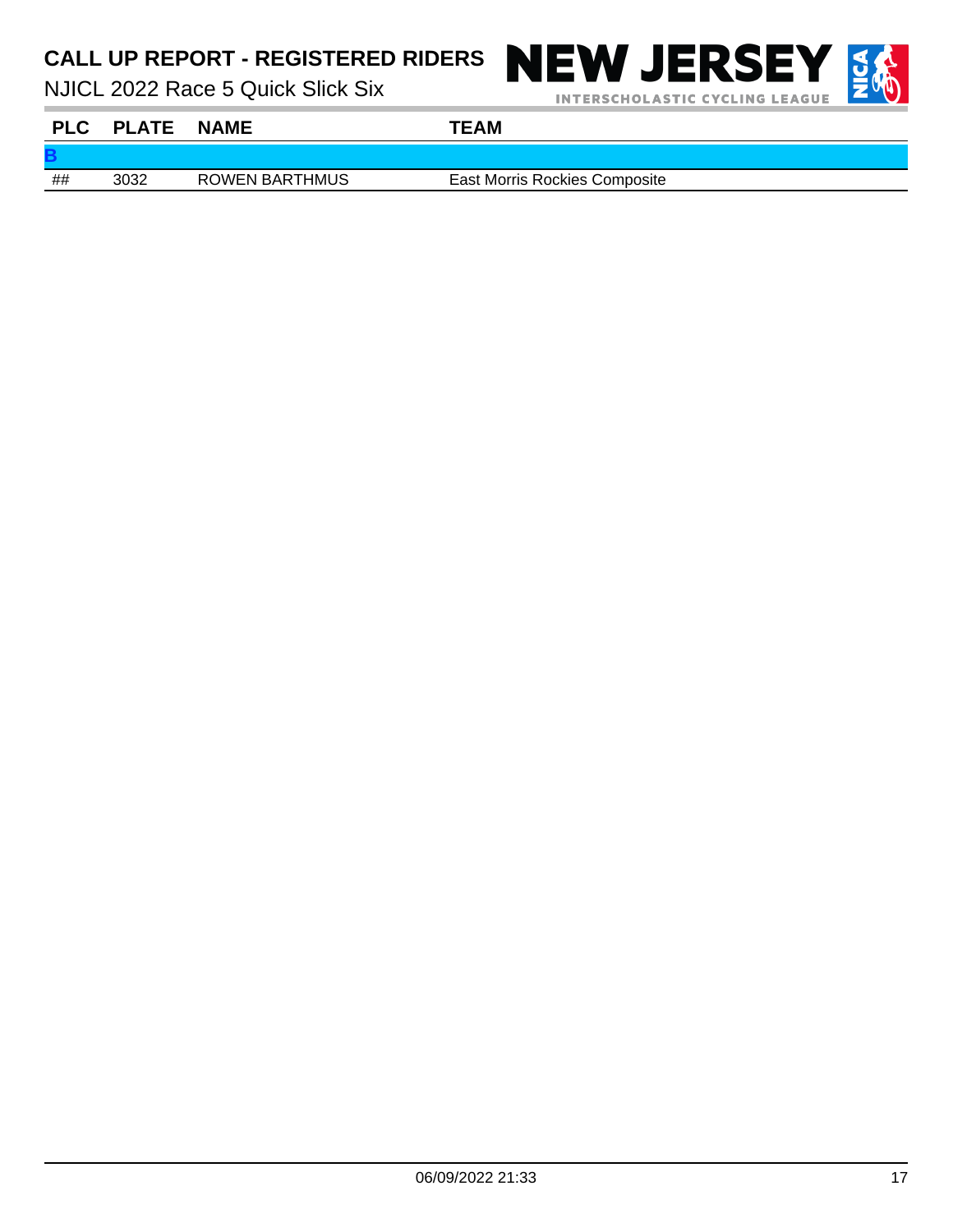

INTERSCHOLASTIC CYCLING LEAGUE



**PLC PLATE NAME TEAM**

### **Freshman Girls**

|   | 307 | <b>SASHA BAUHS</b>          | <b>Trailblazers Composite</b>                |
|---|-----|-----------------------------|----------------------------------------------|
|   | 311 | <b>SIENA TONIELLI</b>       | <b>Atlantic County Dirt Devils Composite</b> |
| 3 | 302 | <b>KATE HUGGINS</b>         | <b>Highlands Composite Racing Team</b>       |
|   | 309 | ANAYANOOR KARRIEM           | Wheelzdown Composite                         |
|   | 310 | <b>ARIYAN WINT</b>          | <b>Wheelzdown Composite</b>                  |
| 6 | 305 | <b>MAYA TASSE</b>           | West Morris Chainbreakers Composite          |
|   | 306 | <b>FLORENCIA CURCHITSER</b> | <b>Princeton Progressions Composite</b>      |
|   | 301 | <b>MINA GABEHART</b>        | <b>Camden County MTB Crew Composite</b>      |
| 8 | 308 | <b>ELIZABETH MOTLUCK</b>    | <b>Camden County MTB Crew Composite</b>      |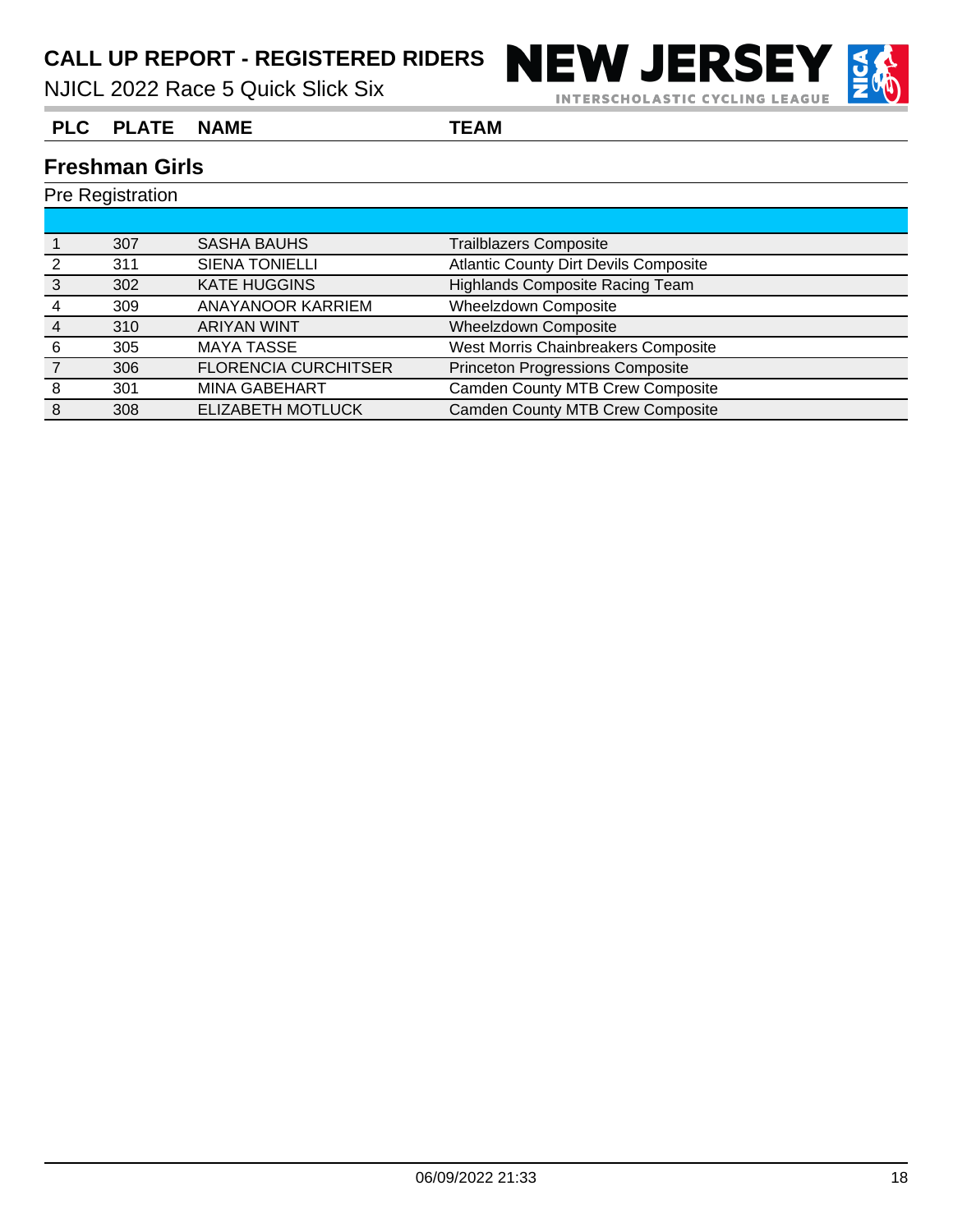# CALL UP REPORT - REGISTERED RIDERS **NEW JERSEY**

NJICL 2022 Race 5 Quick Slick Six

**PLC PLATE NAME TEAM**

### **JV4 Boys**

Pre Registration

| 1              | 1020 | <b>DREW THOMPSON</b>    | <b>Atlantic County Dirt Devils Composite</b>       |
|----------------|------|-------------------------|----------------------------------------------------|
| $\overline{2}$ | 1048 | <b>LUKE WOLTER</b>      | East Morris Rockies Composite                      |
| $\sqrt{3}$     | 1000 | <b>BENJAMIN COTO</b>    | Somerset Hills VeloRaptors Composite               |
| $\overline{4}$ | 1022 | <b>ASA ALDERMAN</b>     | Hunterdon Havoc Composite                          |
| $\overline{6}$ | 1010 | <b>BECK TORO-GORDON</b> | Somerset Hills VeloRaptors Composite               |
| $\overline{7}$ | 1033 | <b>DYLAN TATORIS</b>    | Voorhees High School                               |
| 8              | 1034 | <b>NOAH BROWN</b>       | Salem County Reactors Composite                    |
| 10             | 1011 | <b>GAVIN KRAVCHUCK</b>  | <b>Gloucester Gladiators Composite</b>             |
| 11             | 1024 | <b>AKSEL HANTHO</b>     | Salem County Reactors Composite                    |
| 12             | 1023 | <b>HENRIK HAMILTON</b>  | <b>Trailblazers Composite</b>                      |
| 13             | 1040 | <b>NED BROERSMA</b>     | Jersey Shore Tidal Waves                           |
| 14             | 1003 | <b>JONAH GARDBERG</b>   | <b>Revolutions Composite</b>                       |
| 15             | 1015 | <b>BEN FISHER</b>       | <b>Salem County Reactors Composite</b>             |
| 16             | 1031 | <b>VINCENT CAFIERO</b>  | <b>Atlantic County Dirt Devils Composite</b>       |
| 17             | 1044 | <b>LIAM RUANE</b>       | Jersey Shore Tidal Waves                           |
| 19             | 1029 | HUNTER THUMLERT         | <b>Salem County Reactors Composite</b>             |
| 21             | 1027 | <b>JUSTIN COOPER</b>    | Westfield Blue Devils Composite Mountain Bike Team |
| 22             | 1045 | <b>BILL PURCELL</b>     | St. Joseph's Preparatory School                    |
| 23             | 1051 | <b>RYDER BALAY</b>      | Don Bosco Preparatory High School                  |
| 24             | 1028 | SAWYER WIDECRANTZ       | <b>Atlantic County Dirt Devils Composite</b>       |
| 25             | 1036 | <b>CAMERON ADAMSON</b>  | Jersey Shore Tidal Waves                           |
| 26             | 1050 | MICHAEL SCHAEFER        | Don Bosco Preparatory High School                  |
| 27             | 1049 | <b>CONNOR MAGEE</b>     | Don Bosco Preparatory High School                  |
| 28             | 1007 | <b>JACKSON SCIALLA</b>  | <b>East Morris Rockies Composite</b>               |
| 29             | 1035 | <b>SAMUEL GUNTHER</b>   | Salem County Reactors Composite                    |
| 30             | 1001 | <b>DYLAN JAY</b>        | Somerset Hills VeloRaptors Composite               |
| 31             | 1038 | <b>JACOB COVEN</b>      | Palisades Cyclones Composite                       |
| 33             | 1021 | STEPHEN FECHO           | Hunterdon Havoc Composite                          |
| 34             | 1014 | <b>EJ ORR</b>           | Westfield Blue Devils Composite Mountain Bike Team |
| 36             | 1004 | <b>JACOB MARCUS</b>     | <b>Highlands Composite Racing Team</b>             |
| 38             | 1037 | <b>EVAN MILLILO</b>     | Salem County Reactors Composite                    |
| 39             | 1018 | <b>BRYCE SAVVAS</b>     | Salem County Reactors Composite                    |
| 40             | 1016 | <b>DYLAN BRECHKA</b>    | Hunterdon Havoc Composite                          |
| 41             | 1017 | <b>GAVIN SAVVAS</b>     | Salem County Reactors Composite                    |
| 42             | 1019 | PATRICK MCVEIGH         | Salem County Reactors Composite                    |
| 43             | 1042 | PETER CHILCOAT          | Somerset Hills VeloRaptors Composite               |
| 44             | 1039 | <b>EDDIE MCDERMOTT</b>  | <b>Highlands Composite Racing Team</b>             |



**INTERSCHOLASTIC CYCLING LEAGUE**